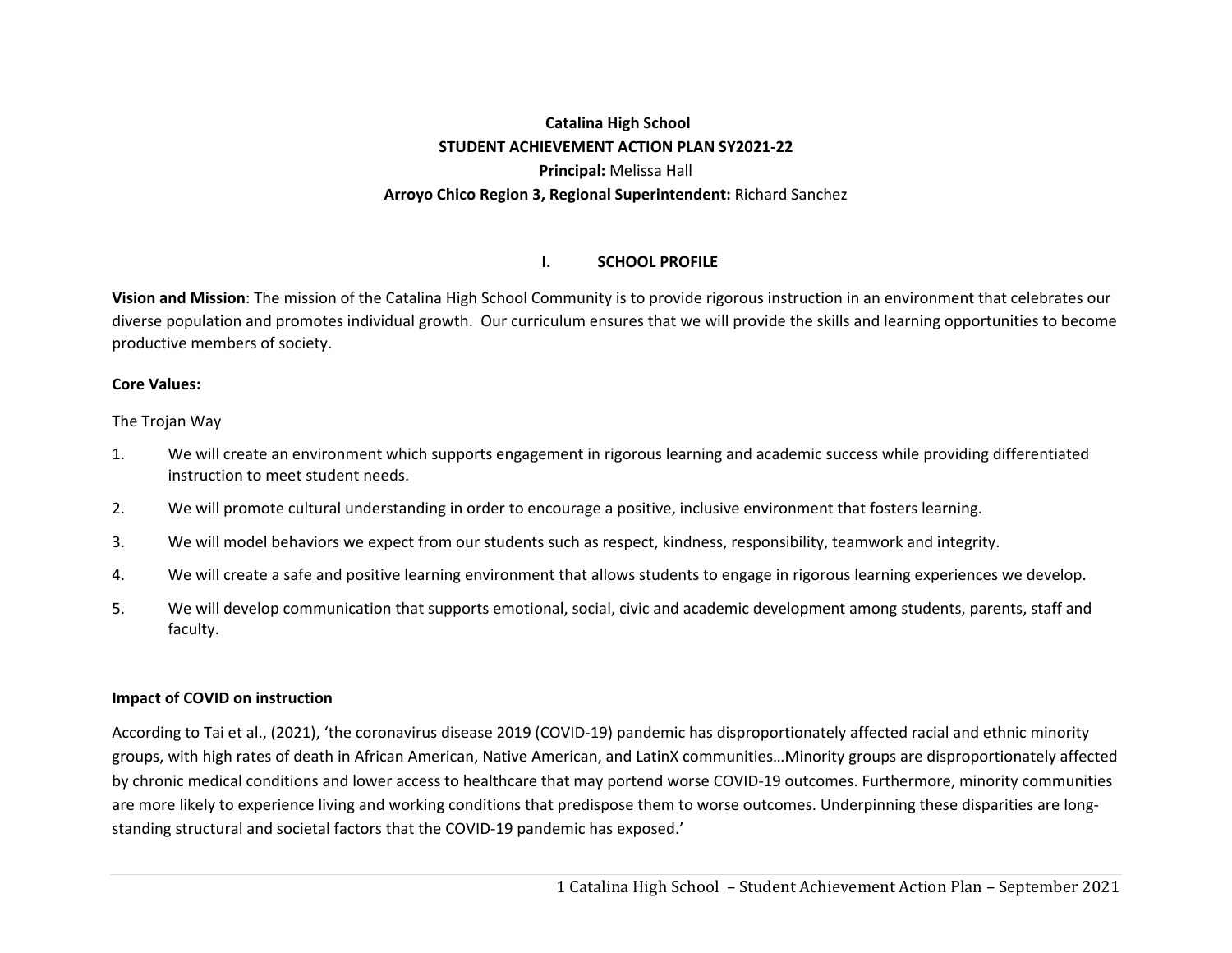From March 2020 to March 2021, TUSD provided instruction remotely during the height of the COVID‐19 outbreak. Although almost all students experienced learning loss, families in economic hardship with fewer available resources such as childcare and/or adult supervision, a quiet place to study at home, connectivity issues, shared devices, etc. were even more negatively affected academically by remote instruction.

| Impact of COVID-19 and Learning Loss: TUSD Students in Grades 3 - 8 Percent Proficient on |                                                                          |            |                                       |  |  |      |  |
|-------------------------------------------------------------------------------------------|--------------------------------------------------------------------------|------------|---------------------------------------|--|--|------|--|
|                                                                                           |                                                                          |            | State Testing Broken by USP Ethnicity |  |  |      |  |
|                                                                                           |                                                                          | <b>ELA</b> |                                       |  |  | Math |  |
|                                                                                           | 2018-19<br>2020-21<br>2018-19<br>2020-21<br>Math Loss<br><b>ELA Loss</b> |            |                                       |  |  |      |  |
| African Am.                                                                               | $-15%$<br>28%<br>17%<br>9%<br>$-11%$<br>24%                              |            |                                       |  |  |      |  |
| Hispanic                                                                                  | 20%<br>30%<br>27%<br>10%<br>$-10%$<br>$-17%$                             |            |                                       |  |  |      |  |
| White                                                                                     | 39%<br>27%<br>48%<br>$-9%$<br>46%<br>$-19%$                              |            |                                       |  |  |      |  |

#### **Estimated Time to Reach a C Letter Grade**

The current ADE school grade is a F. The state has initiated a new state test and has also adjusted the state accountability model. The impact of these changes is unknown and consequently, the estimated time to improve the state letter grade determination may need some flexibility. Catalina's academic goals for subgroups and the entire school are both realistic and rigorous. With these state considerations in mind, the estimated time for Catalina to increase its letter grade from a F to a C could be one year or two years to move from a F to a D and an additional year to move from a D to a C depending on changes to the test and the letter grade model.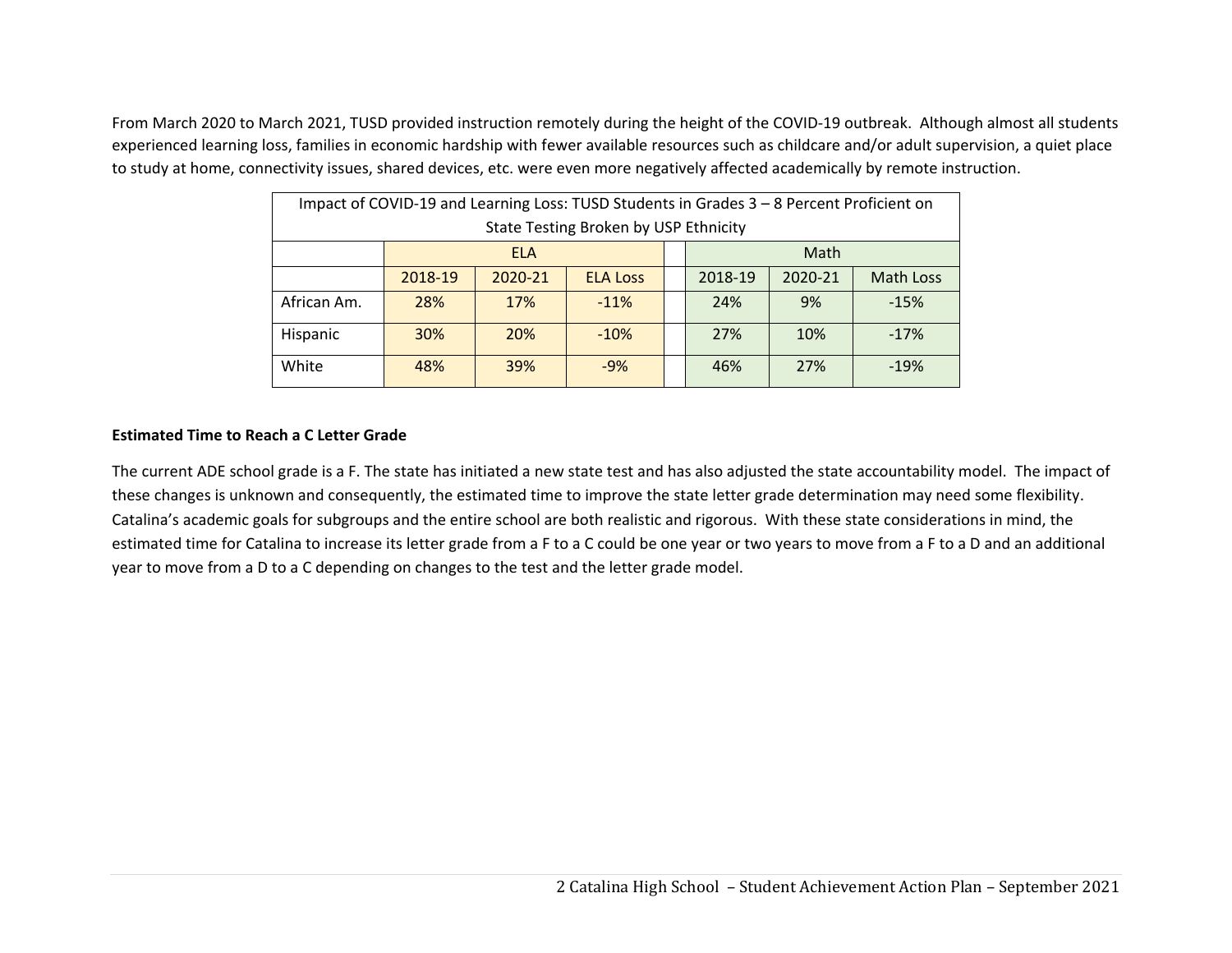#### **Student Profile:**

| <b>White</b>            | <b>African American</b> | <b>Hispanic</b> | <b>Native American</b> | <b>Asian American</b> | <b>Multi-Racial</b> | <b>Total Number of</b> |
|-------------------------|-------------------------|-----------------|------------------------|-----------------------|---------------------|------------------------|
|                         |                         |                 |                        |                       |                     | <b>Students</b>        |
| 102                     | 89                      | 269             | 15                     | 26                    | 23                  | 524                    |
| <b>English Language</b> | <b>Exceptional</b>      |                 |                        |                       |                     |                        |
| <b>Learners</b>         | <b>Education</b>        |                 |                        |                       |                     |                        |
|                         | <b>Students</b>         |                 |                        |                       |                     |                        |
| 85                      | 121                     |                 |                        |                       |                     |                        |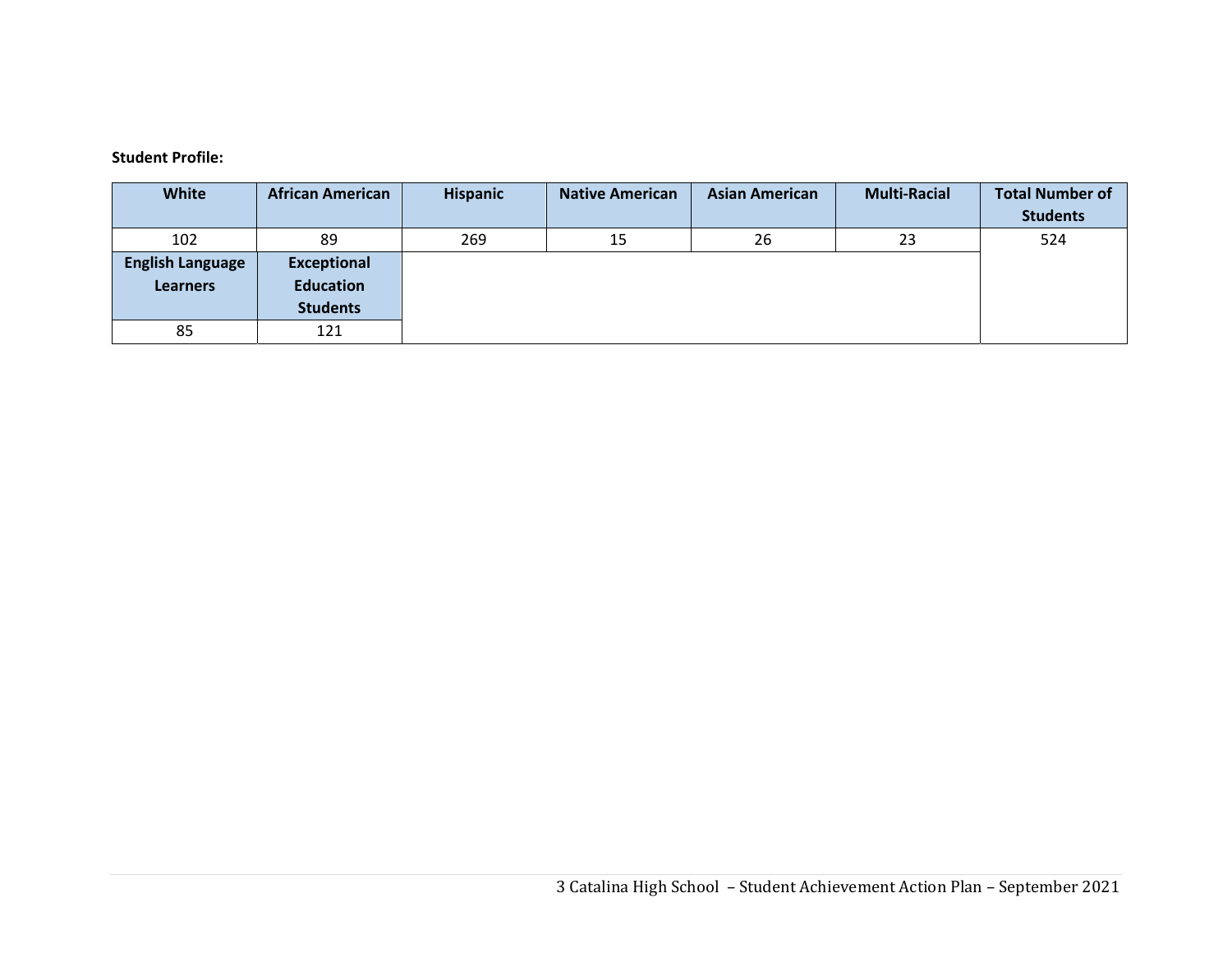#### **Limitations of 2020‐21 AzM2 data as a comparison to other years**

When reviewing the findings from state testing during remote instruction and COVID‐19, please note that participation rates among students taking the state assessment were so low, especially in high school, that caution is needed when drawing conclusions about student performance at the district level and statewide. It is recommended against making a simple comparison to prior years' performance data because of the instructional challenges caused by COVID‐19, low student educational engagement/participation rates, and family trauma. Both at the district and the state level, learning loss is evident, especially among our youngest grades. TUSD had only a 57% participation rate for state testing and so the data may or may not be representative of the district as a whole.

| AzMERIT Difference in ELA Percent Passing Comparison of TUSD and the State<br>by Grade and Subject |                   |                           |                   |                    |  |                 |              |
|----------------------------------------------------------------------------------------------------|-------------------|---------------------------|-------------------|--------------------|--|-----------------|--------------|
|                                                                                                    | <b>ELA 2019</b>   |                           |                   | <b>ELA 2021</b>    |  | <b>ELA Loss</b> |              |
| Grade                                                                                              | TUSD %<br>Passing | State %<br><b>Passing</b> | TUSD %<br>Passing | State %<br>Passing |  | <b>TUSD</b>     | <b>State</b> |
| 3                                                                                                  | 38%               | 46%                       | 21%               | 35%                |  | $-17%$          | $-11%$       |
| 4                                                                                                  | 40%               | 51%                       | 29%               | 44%                |  | $-11%$          | $-7%$        |
| 5                                                                                                  | 43%               | 52%                       | 32%               | 45%                |  | $-11%$          | $-7%$        |
| 6                                                                                                  | 27%               | 42%                       | 19%               | 35%                |  | $-8%$           | $-7%$        |
| 7                                                                                                  | 26%               | 41%                       | 19%               | 38%                |  | $-7%$           | $-3%$        |
| 8                                                                                                  | 24%               | 38%                       | 17%               | 35%                |  | $-7%$           | $-3%$        |
| 9                                                                                                  |                   |                           |                   |                    |  |                 |              |
| 10                                                                                                 |                   |                           | 19%               | 32%                |  |                 |              |
| 11                                                                                                 |                   |                           |                   |                    |  |                 |              |

|                                                   | AzMERIT Difference in MATH Percent Passing Comparison of TUSD and the | State by Grade and Subject |  |  |  |  |
|---------------------------------------------------|-----------------------------------------------------------------------|----------------------------|--|--|--|--|
| Math Loss<br><b>MATH 2019</b><br><b>MATH 2021</b> |                                                                       |                            |  |  |  |  |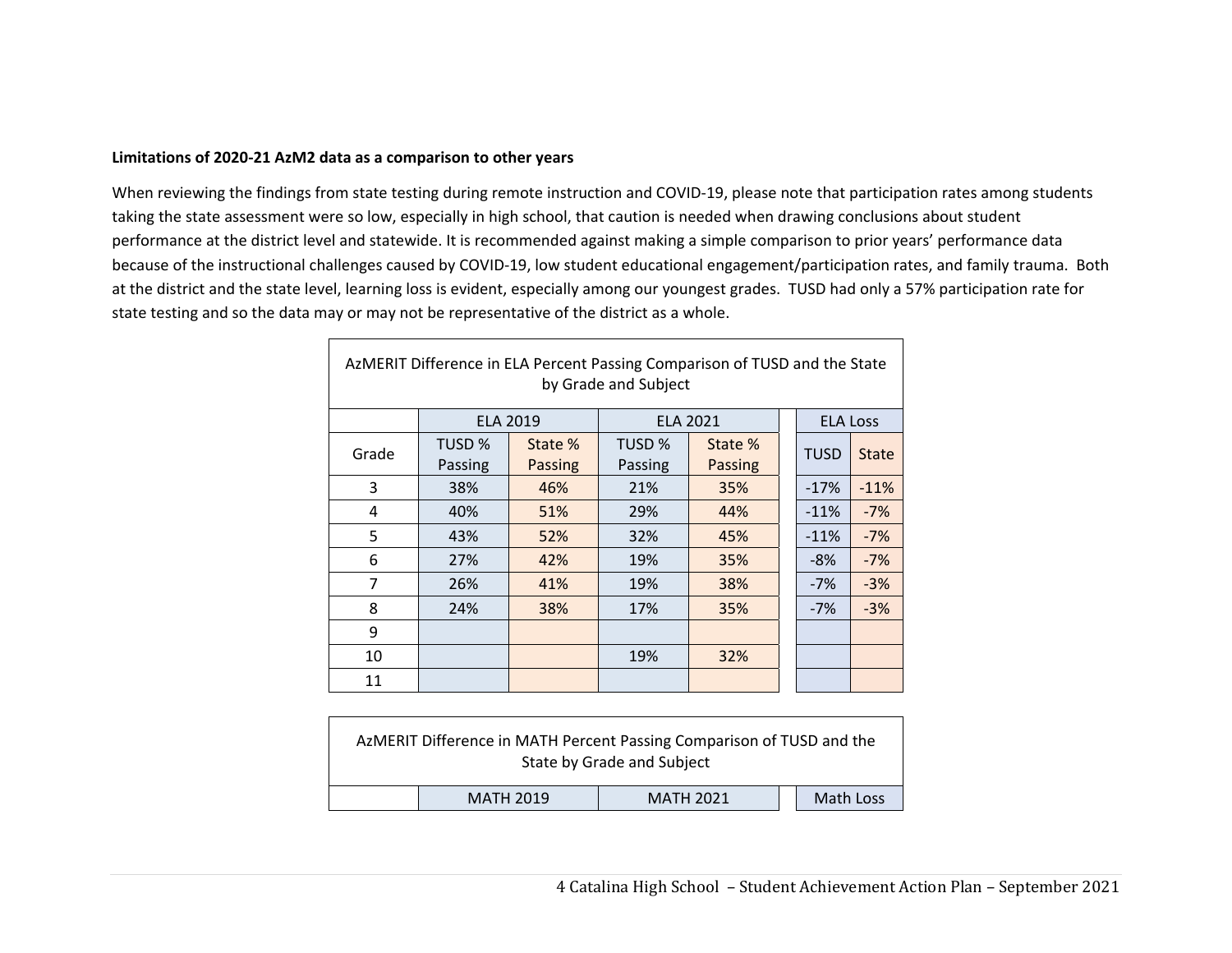| Grade  | TUSD %<br>Passing | State %<br><b>Passing</b> | TUSD %<br>Passing | State %<br>Passing | <b>TUSD</b> | <b>State</b> |
|--------|-------------------|---------------------------|-------------------|--------------------|-------------|--------------|
| 3      | 42%               | 51%                       | 18%               | 36%                | $-24%$      | $-15%$       |
| 4      | 36%               | 48%                       | 16%               | 34%                | $-20%$      | $-14%$       |
| 5      | 36%               | 46%                       | 16%               | 31%                | $-20%$      | $-15%$       |
| 6      | 23%               | 41%                       | 8%                | 29%                | $-15%$      | $-12%$       |
| 7      | 22%               | 38%                       | 12%               | 30%                | $-10%$      | $-8%$        |
| 8      | 18%               | 32%                       | 9%                | 26%                | $-9%$       | $-6%$        |
| Alg I  |                   |                           |                   |                    |             |              |
| Geom   |                   |                           | 13%               | 26%                |             |              |
| Alg II |                   |                           |                   |                    |             |              |

# **3 Years of AzMERIT Percent Proficiency by Grade**

| 3 Years of AzMERIT Math Percent Proficiency by Grade |             |              |                        |                         |              |                       |  |
|------------------------------------------------------|-------------|--------------|------------------------|-------------------------|--------------|-----------------------|--|
|                                                      | Alg<br>2017 | Geom<br>2017 | $\overline{A}$<br>2017 | $\overline{AB}$<br>2018 | Geom<br>2018 | $\frac{1}{4}$<br>2018 |  |
| <b>State Avg</b>                                     | 39%         | 34%          | 34%                    | 39%                     | 37%          | 34%                   |  |
| <b>District Avg</b>                                  | 29%         | 22%          | 17%                    | 29%                     | 27%          | 22%                   |  |
| Catalina                                             | 7%          | 8%           | 11%                    | 9%                      | 13%          | 16%                   |  |

| 3 Years of AzMERIT ELA Percent Proficiency by Grade |                      |               |                    |                |                              |                |
|-----------------------------------------------------|----------------------|---------------|--------------------|----------------|------------------------------|----------------|
|                                                     | $\sigma$<br>ក<br>201 | g<br>Ğ<br>201 | $\Xi$<br>Ğ<br>2017 | ᡡ<br>Ğ<br>2018 | ٩P<br>$\overline{5}$<br>2018 | 님<br>Ġ<br>2018 |
| <b>State Avg</b>                                    | 36%                  | 31%           | 26%                | 41%            | 33%                          | 29%            |
| District Avg                                        | 26%                  | 24%           | 21%                | 31%            | 28%                          | 26%            |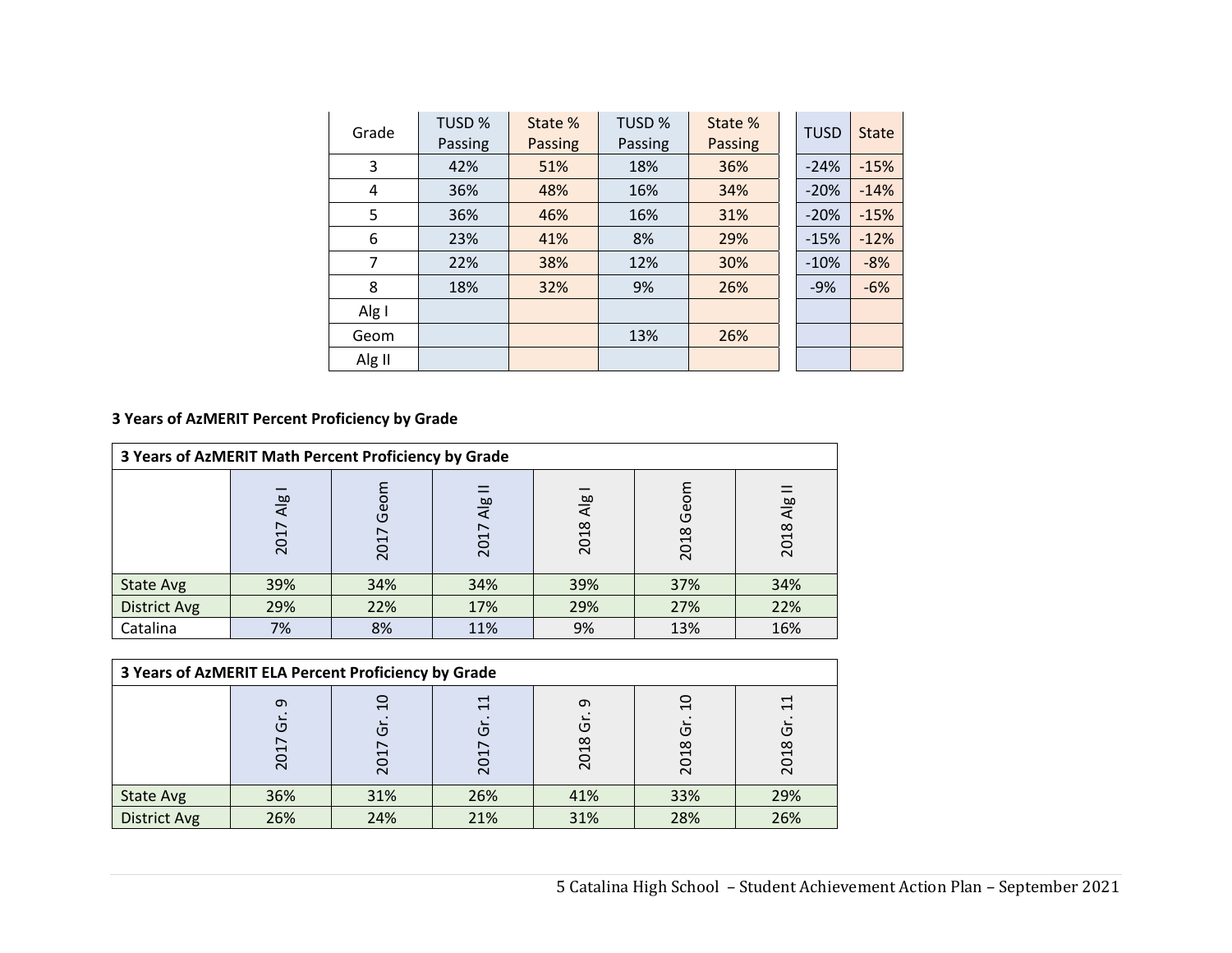|  | ∽<br>Catalina | E0/<br>7٥ | 11% | 8% | 18% | 10% | 17% |
|--|---------------|-----------|-----|----|-----|-----|-----|
|--|---------------|-----------|-----|----|-----|-----|-----|

#### **2018‐19 ACT Scores broken out by USP Ethnicity for Catalina High School**

| <b>Average Scale Scores by USP Ethnicity</b>           |       |       |             |       |       |  |  |
|--------------------------------------------------------|-------|-------|-------------|-------|-------|--|--|
| Ethnicity (USP) Composite English Math Reading Science |       |       |             |       |       |  |  |
| African American                                       | 15.32 |       | 13.68 15.20 | 15.92 | 16.04 |  |  |
| Asian American                                         | 13.92 |       | 11.33 14.75 | 12.83 | 16.25 |  |  |
| Hispanic                                               | 15.65 |       | 14.14 15.82 | 16.09 | 15.97 |  |  |
| Multiracial                                            | 14.60 | 12.80 | 15.20       | 14.80 | 15.40 |  |  |
| Native American                                        | 17.43 |       | 15.86 16.57 | 21.14 | 15.86 |  |  |
| White/Anglo                                            | 16.69 | 15.17 | 16.71       | 17.46 | 16.71 |  |  |
| Total                                                  | 15.73 |       | 14.12 15.85 | 16.27 | 16.12 |  |  |

#### **A. GAPS IN STUDENT OUTCOMES**

Based on data analysis, Catalina High School has identified the following gaps in areas of student outcomes. For each, Catalina High School provided a description of the gaps, including the desired state, the current reality, and an explanation of the identified gaps.

#### **Achievement Gap is heavily influenced by SES**

The persistence of the achievement gap between White students compared to African American and Latino students has been an ongoing and perplexing issue in school improvement. Studies such as Reardon & Portilla (2016) and von Hippel et al., (2018) have demonstrated that academic achievement gaps are established at kindergarten entry, are heavily influenced by SES, and remain stable across schooling.

Since the 1970's, schools have shown little or no progress in closing the academic gap in test score performance. (Stiefel et al., 2006) The continuing focus on this issue undermines our faith in public education to provide all students with an equitable and quality education. Confounding this issue is the assumption that academic advancement is based primarily on individual ability or achievement. This assumption appears to confirm implicitly that the capability and motivation of students of color, especially African American students, is somehow lacking. To the extent that people assume that the achievement gap is evidence of the limited academic capabilities and outcomes among students of color feeds implicit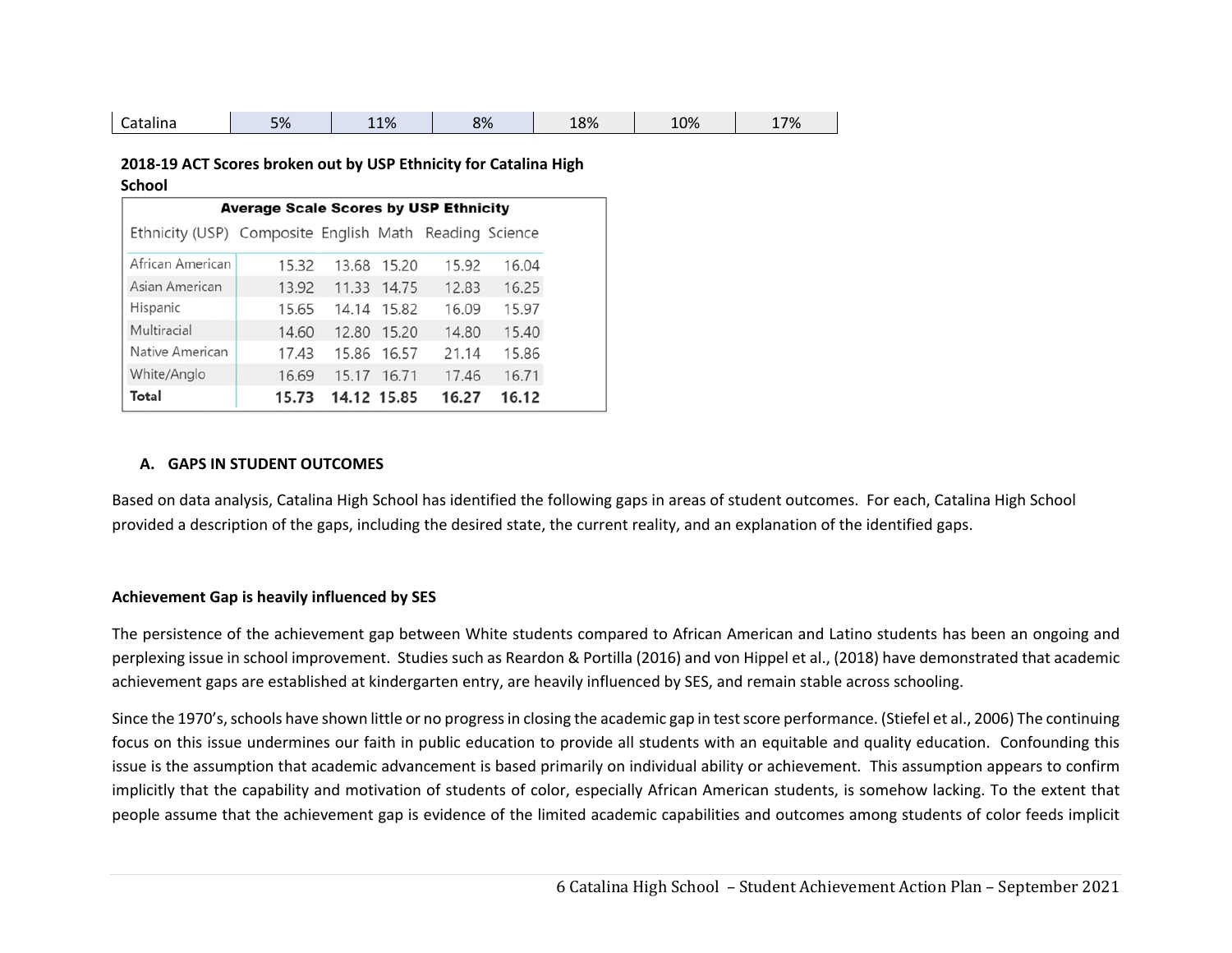(and explicit) racism that permeates American society and schooling today. (Hawley &Freitas 2020, unpublished paper.) Many studies over the last two decades have argued that poverty continues to be the primary catalyst for the achievement gap and confirm Sean Reardon's recent statement (2019) that the racial "achievement gap" in standardized-test scores shouldn't be considered a racial gap at all...Instead, it's more accurate to call it a "poverty gap."'

#### *Data Source: IXL data, AZMERIT 18 SY*

#### **1. English Language Arts – ELA and Math**

#### **Current Reality:**

- $\bullet$ Alg 1 achievement for all students is at 9% (Proficient or Highly Proficient) in comparison to the State average of 39%.
- $\bullet$ Geom achievement for all students is at 13% (Proficient or Highly Proficient) in comparison to the State average of 37%
- $\bullet$ Alg II achievement for all students is at 16% (Proficient or Highly Proficient) in comparison to the State average 34%
- $\bullet$ <sup>9th</sup> Grade ELA achievement for all students is at 18% (Proficient or Highly Proficient) in comparison to the State average 41%
- $\bullet$ 10th Grade ELA achievement for all students is at 10% (Proficient or Highly Proficient) in comparison to the State average 33%
- $\bullet$ 11th Grade ELA achievement for all students is at 17% (Proficient or Highly Proficient) in comparison to the State average 29%

#### *Data Source: IXL data, 2018‐2019 ACT*

#### **Current Reality:**

- 6 **Math**
	- oOverall low mastery for all subgroups (Exceptional Education, ELL, African American).
- **ELA**
	- oOverall low mastery for all subgroups (Exceptional Education, ELL, African American).
- $\bullet$  **Teacher Retention**
	- In school year 21-22 we have 1 new math teacher and zero new English Teachers. We have one Math co-teacher who is a longterm sub and one ELA co-teacher who is a long-term sub. In school year 20-21 we have 3 new math and 3 new ELA as well as 2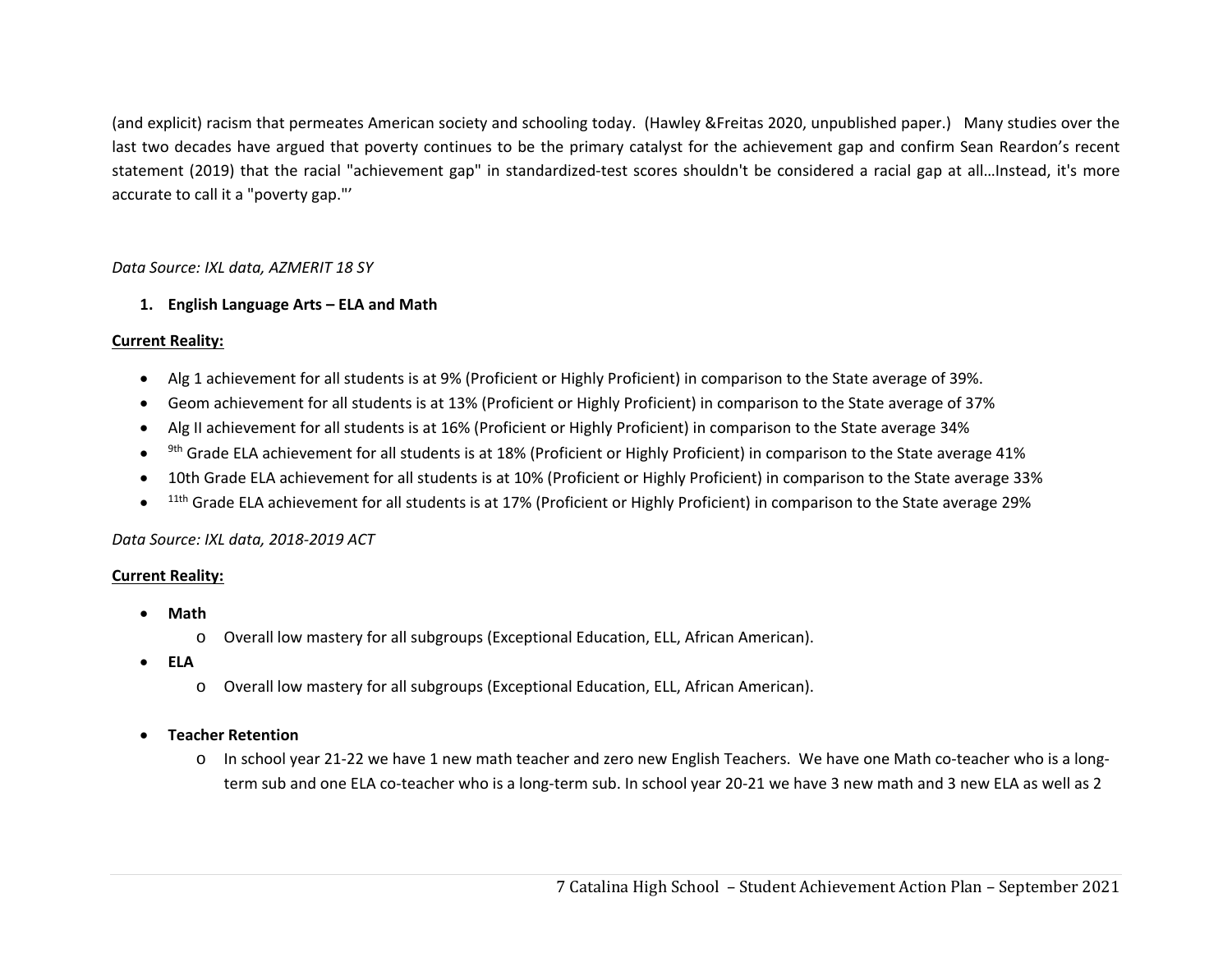new co-teachers in math and ELA. In SY19-20 we had 4 new math teachers and 3 new ELA teachers. Catalina has a total of 5 Math teachers + 2 Co-Teachers and Total of 5 ELA Teachers + 2 Co-Teachers

# Gap:

- $\bullet$  **Math**
	- o The average gap of African American students compared to their peers is a little over 8% over the average of the 3 benchmarks in algebra.
	- o The gap between African American and White students on the ACT in Math is 1.51
	- o The gap between Hispanic and White students on the ACT in Math is .89

#### $\bullet$ **ELA**

- oThere is a significant gap (24%) in mastery of our Exceptional Education students with their peers in 9<sup>th</sup> grade ELA. There is a significant gap in mastery of our Exceptional Education Students (19%) and our African American Students (11%) with their peers in 10<sup>th</sup> grade ELA.
- o The gap between African American and White students on the ACT in Reading is 1.54 and in English is 1.49
- o The gap between Hispanic and White students on the ACT in Reading is 1.37and in English is 1.03
- e **Teacher Retention**
	- o We have a significant gap in how long our core content teachers remain at Catalina. On average we get 1‐2 years and then they go to another school. We would prefer to keep them for 5 years.

#### **Desired State:**

- $\bullet$  **Math** 
	- o Increase math achievement as reflected on IXL platform for all students by 100 or more points or one grade level per year over the next three years.
		- Close the achievement gap for African American and Exceptional Education Students
- **ELA** 
	- o Increase ELA achievement as reflected on IXL platform for all students by 100 or more points or one grade level per year over the next three years.
		- **EXTE:** Close the achievement gap for African American and Exceptional Education Students
		- Catalina HS wants to eliminate gaps between racial and ethnic groups within the next 10 years.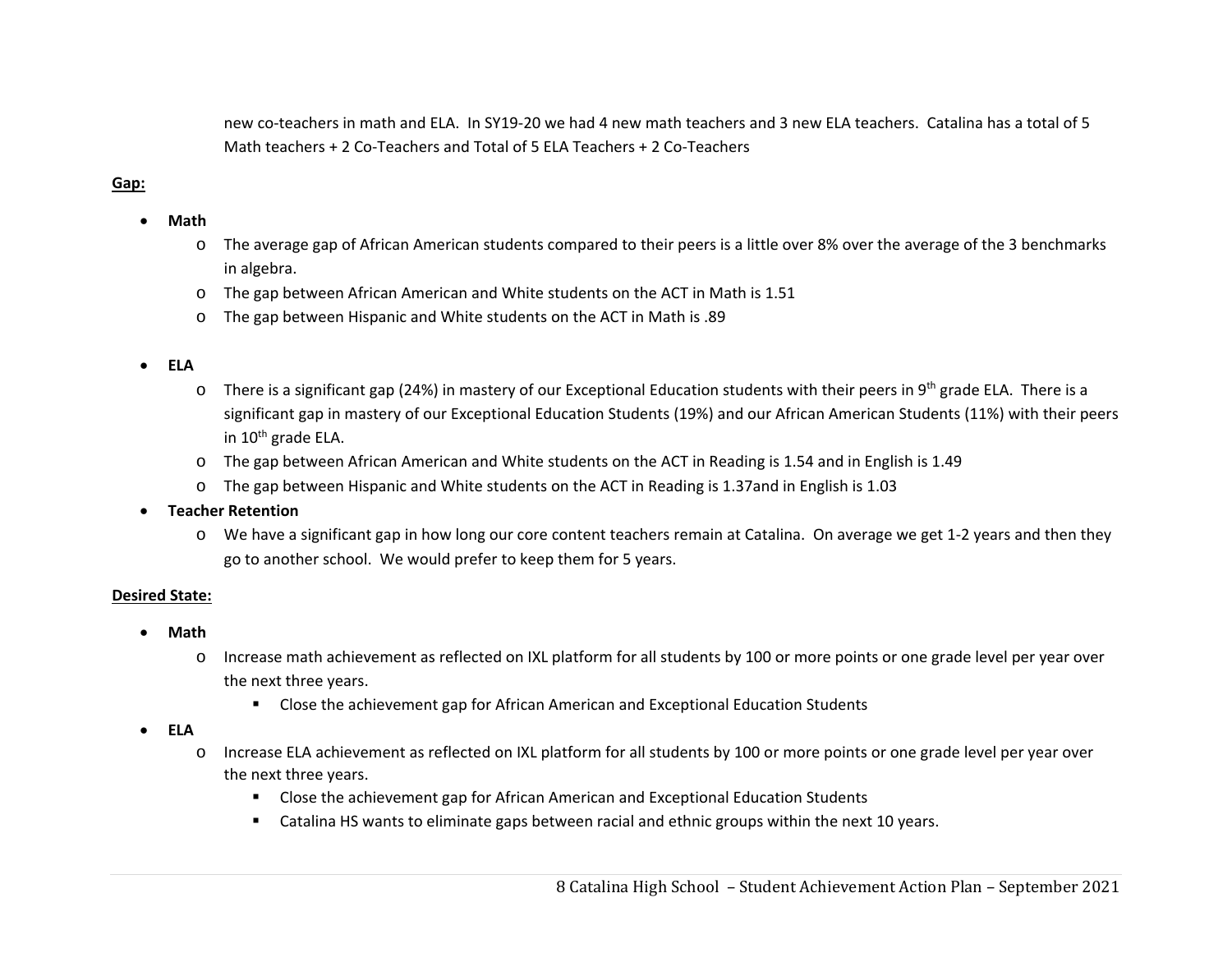#### $\bullet$ **Teacher Retention**

o Retain teachers in core content areas (specifically math & ELA) for 3‐5 years to establish consistency in approaches as well as build off of professional development training from year to year.

# **A. SMART Improvement Goals**

Based on gaps identified in section A, above, Catalina High School developed SMART improvement goals designed to move Catalina High School students from the current reality to the desired state.

#### *1. Math Improvement Goal:*

Increase math achievement as reflected on IXL platform for all students by 100 or more points or one grade level per year over the next three years.

### *2. ELA Improvement Goal:*

Increase ELA achievement as reflected on IXL platform for all students by 100 or more points or one grade level per year over the next three years.

# *3. Teacher Retention Improvement Goal:*

Catalina High School will retain teachers in math and ELA content areas for 3 to 5 years from the 2020‐2021 school year to the 2023‐2024 school year.

# *4. Reduction in the Achievement Gap Goal:*

By 2024‐25, the achievement gap between White students and African American students will be reduced by 5% on the English, Math, Science, and Reading subtests as measured on the state assessment (ACT)

By 2024‐25, the achievement gap between White students and Hispanic students will be reduced by 5% on the English, Math, Science, and Reading subtests as measured on the state assessment (ACT)

# **B. MOST EFFECTIVE AND FEASIBLE EVIDENCE‐BASED STRATEGIES**

After analyzing gaps and goals, Catalina High School reviewed multiple evidence‐based strategies and assessed each for potential for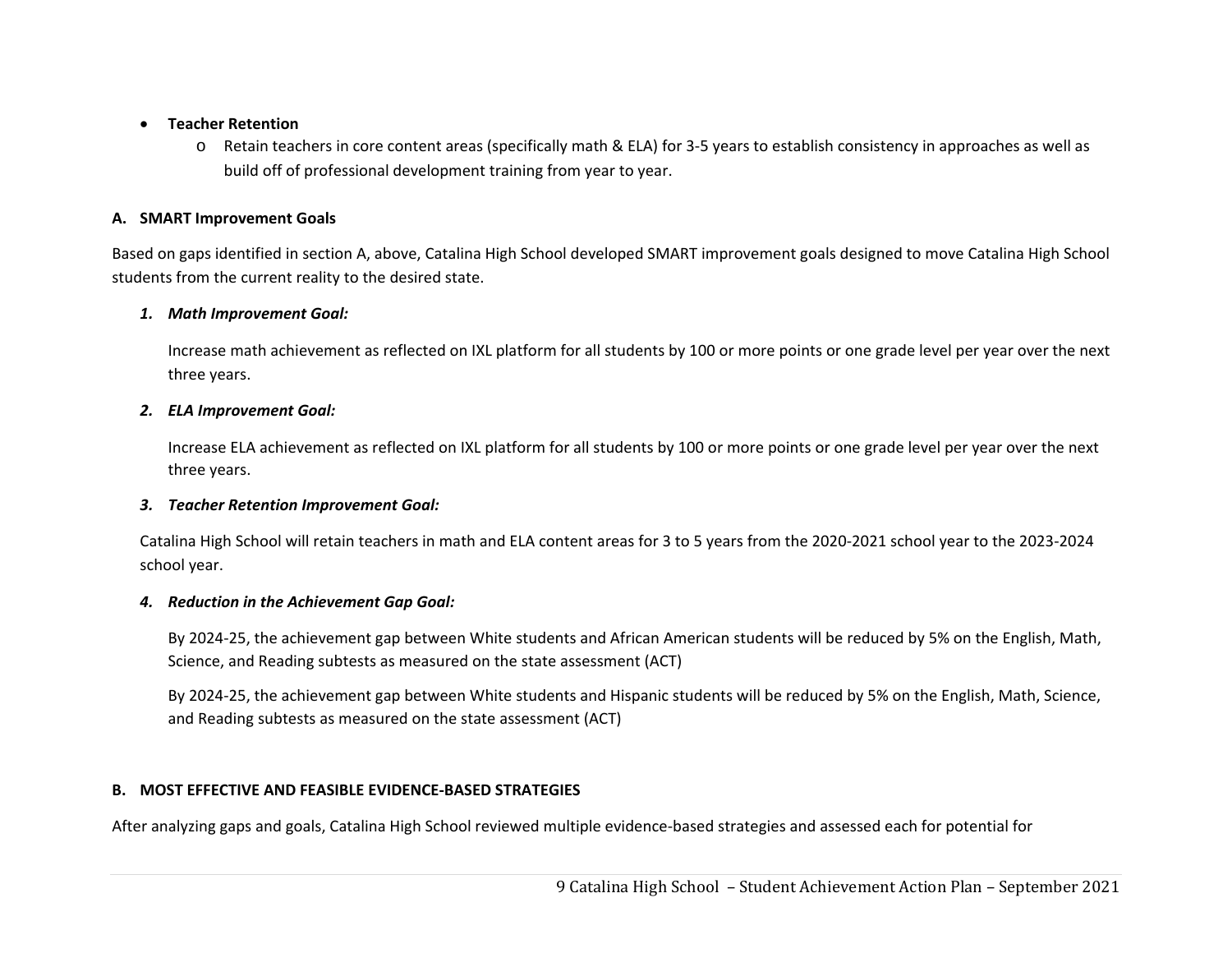effectiveness and feasibility. Achievement of the goals from section B, above, will be supported by the most effective and feasible evidence‐ based strategies, below.

#### *1. ELA Improvement Goal:*

**Strategy 1a:** Teachers will use CTT (Collaborative Teacher Team) time to create common formative assessment plans and analyze data from the assessments.

**Strategy 1b:** Teachers will use CTT (Collaborative Teacher Team) time to review the scope and sequence to map out their curriculum for each quarter.

#### *2. Math Improvement Goal:*

**Strategy 2a:** Teachers will use CTT (Collaborative Teacher Time) to create common formative assessment to analyze data and Map our sequence on curriculum maps

**Strategy 2b:** Teachers will use CTT (Collaborative Teacher Team) time to review the scope and sequence to map out their curriculum for each quarter.

**Strategy 2c: Schoolwide** strategies for math will include AVID tutorials, previous benchmark materials for bell work and ACT practice tests for bell work.

**Strategy 2d:** Conference period intervention for targeted students based on assessment and teacher data Pending pandemic, after school intervention for targeted students based on assessment and teacher data. Primary focus for Algebra students

#### *3. Other Improvement Goal:*

**Strategy 3a: Climate** and Culture will focus on celebrating the positives.

**Strategy 3b: Support** teachers with discipline issues in the classroom and better systems for handling issues.

**Strategy 3c: Subgroup data** (all ethnicities, ELL, and ExEd) will be tracked and monitored through:

- ‐ Interventions will be planned during a conference period for specific students in the subgroups to receive academic support
- ‐ Teachers will include students from the subgroups on their conference list
- ‐ Students from the subgroups will be given opportunities to attend tutoring after school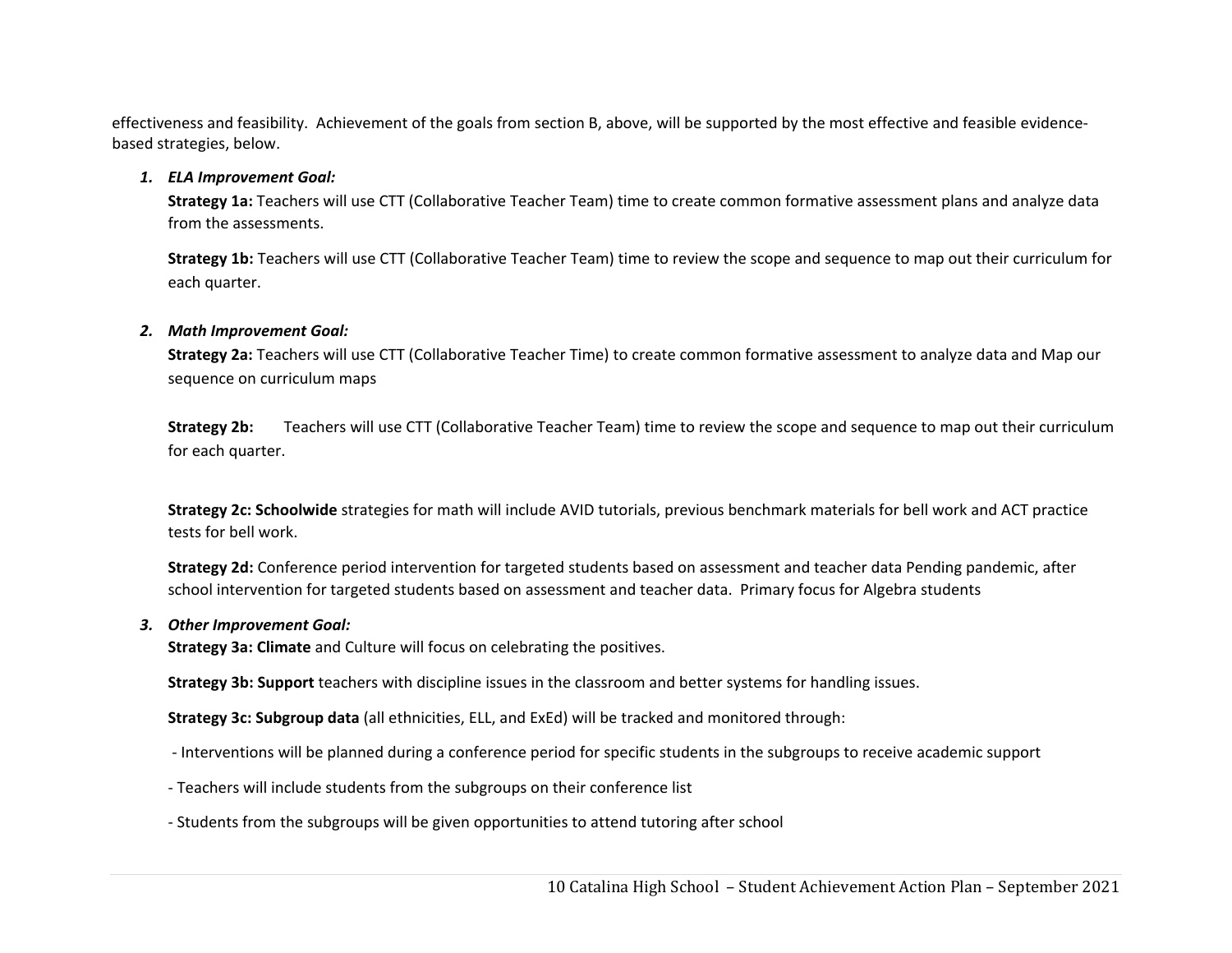‐ Students will also be enrolled in IXL and work on areas of weakness and skills development through this program

# **C. ACTION STEPS TO IMPLEMENT & MONITOR STRATEGIES**

Below are detailed implementation and monitoring tasks for each evidence‐based strategy, including persons responsible, timelines, and needed resources.

### *1. ELA and Math Improvement Goal:*

Strategy 1a and 2a:

| <b>Tasks to Implement Strategy</b>                                                                                                                                              | Person(s) to Carry Out Tasks | <b>Timeline/Target Dates</b> | <b>Resources Needed</b>                |
|---------------------------------------------------------------------------------------------------------------------------------------------------------------------------------|------------------------------|------------------------------|----------------------------------------|
| Training Teachers on the CTT<br>Process<br>CSPs will guide individualized<br>learning during CTT time to share<br>best practices.                                               | <b>CSPs</b>                  | <b>Starting in September</b> | <b>PD</b><br>CTT plans<br>Lesson plans |
| Data Dig<br>Data collected from IXL (math and<br>ELA) - Data collected from APEX<br>(as used) - Data will be analyzed<br>by CTTs in order to make<br>adjustments to instruction | <b>Teachers</b>              | <b>Starting in September</b> | Assessments                            |
| <b>Student Data Talks</b><br>Catalina will provide professional<br>development on increasing<br>classroom discourse to promote<br>student engagement                            | <b>Teachers and students</b> | <b>Starting in September</b> | Assessments                            |
| Create questions to match the<br>identified standards- Catalina will<br>provide professional development<br>on embedding formative                                              | <b>CSP</b>                   | September                    | Data from Benchmarks                   |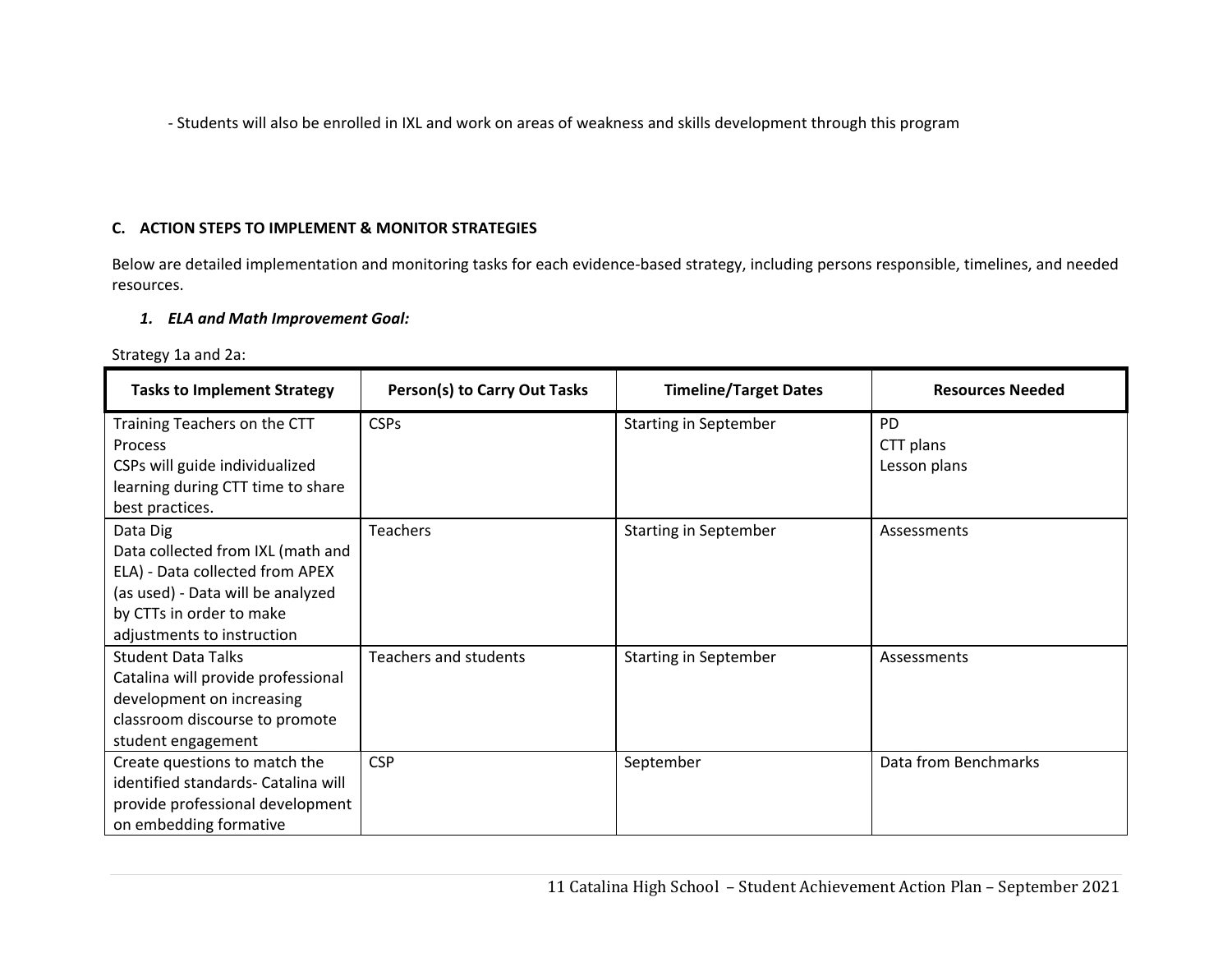| assessments into instruction -<br>Increasing Depth of Knowledge |                                     |                              |                               |
|-----------------------------------------------------------------|-------------------------------------|------------------------------|-------------------------------|
| through grouping strategies and                                 |                                     |                              |                               |
| higher order questions                                          |                                     |                              |                               |
| AVID teachers use the questions                                 | <b>AVID Teachers and Tutors</b>     | Year round                   | Questions, Tutors, and TRFs   |
| for Tutorials                                                   |                                     |                              |                               |
| Catalina will provide professional                              |                                     |                              |                               |
| development on the following: -                                 |                                     |                              |                               |
| Increasing classroom discourse to                               |                                     |                              |                               |
| promote student engagement -                                    |                                     |                              |                               |
| <b>Embedding formative</b>                                      |                                     |                              |                               |
| assessments into instruction -                                  |                                     |                              |                               |
| Increasing Depth of Knowledge                                   |                                     |                              |                               |
| through grouping strategies and                                 |                                     |                              |                               |
| higher order questions - Continue                               |                                     |                              |                               |
| presenting schoolwide AVID                                      |                                     |                              |                               |
| strategies                                                      |                                     |                              |                               |
| Identify the benchmark questions                                | <b>Math Teachers</b>                | Year round                   | Past benchmark exam questions |
| to be used in bell work                                         |                                     |                              |                               |
| Identify ACT practice questions to                              | <b>Math Teachers</b>                | Year round                   | Past ACT exam questions       |
| be used in bell work                                            |                                     |                              |                               |
| Tasks to Monitor, Assess, and<br>Adjust                         | <b>Person(s) to Carry Out Tasks</b> | <b>Timeline/Target Dates</b> | <b>Resources Needed</b>       |
| Monitor training during CTT                                     | CSPs/Administrators                 | Throughout the Year          | CTT notes                     |
| Teachers will use CFA results to                                |                                     |                              | Lesson plans                  |
| monitor and adjust their daily                                  |                                     |                              | Assessments                   |
| lessons in order to differentiate                               |                                     |                              |                               |
| their instruction.                                              |                                     |                              |                               |
| <b>Review Common Assessments</b>                                | CSPs/Administrators                 | Throughout the Year          | CTT notes                     |
| Students will be monitored and                                  |                                     |                              | Assessments                   |
| there will be fluidity of enrollment                            |                                     |                              |                               |
| based on student needs and                                      |                                     |                              |                               |
| results of common formative                                     |                                     |                              |                               |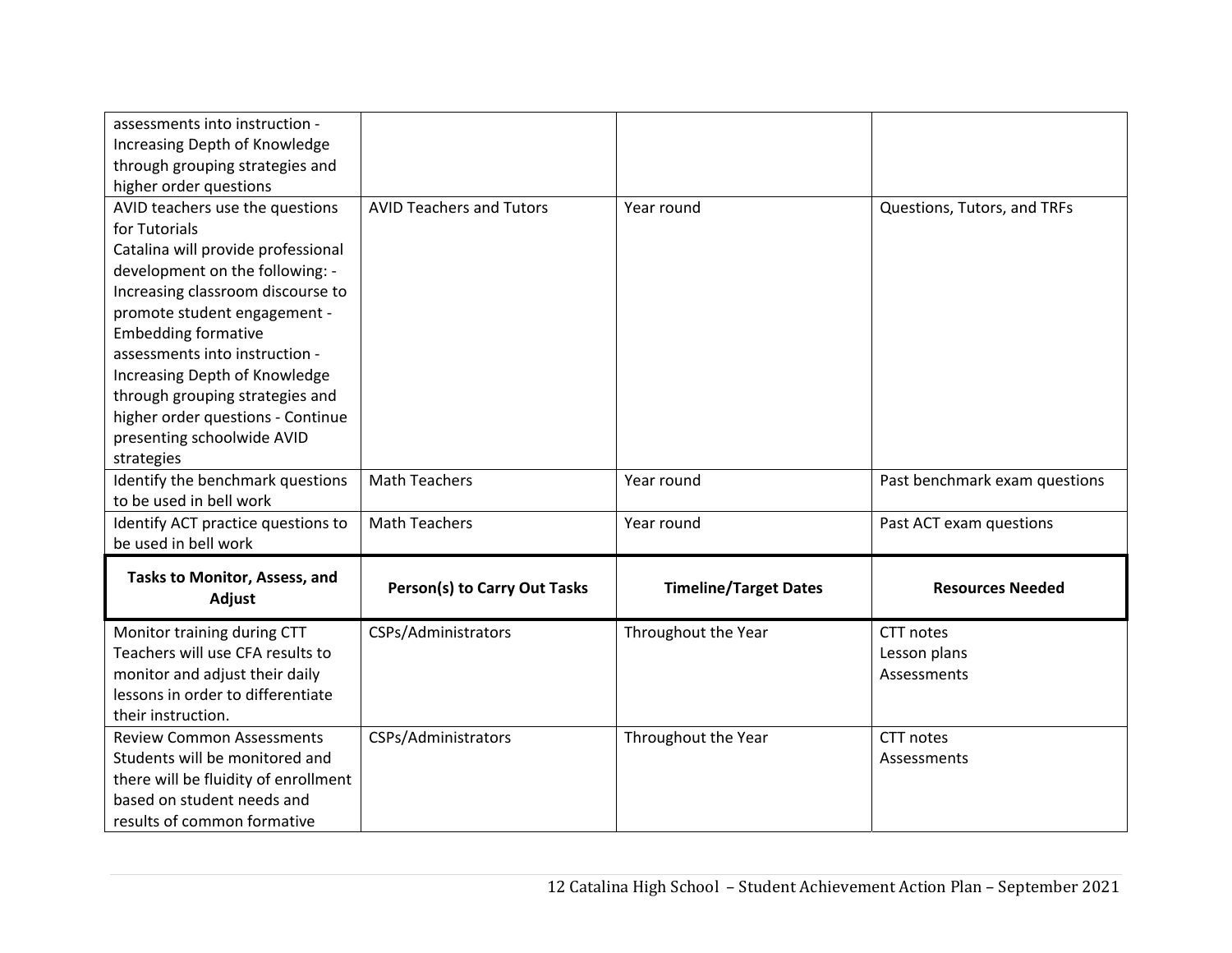| assessments as well as               |                 |            |              |
|--------------------------------------|-----------------|------------|--------------|
| Benchmark scores.                    |                 |            |              |
| Instruction in RTI classes will      | RTI teacher     | Year round | Assessments  |
| target student needs as indicated    |                 |            |              |
| by results of site CFAs and district |                 |            |              |
| benchmark exams.                     |                 |            |              |
| Through regular collaboration and    | <b>Teachers</b> | Year round | CTT notes    |
| lesson design between the RTI        | RTI teacher     |            | Lesson plans |
| teacher and classroom teacher in     |                 |            | Assessments  |
| CTTs, the classroom teachers will    |                 |            |              |
| increase their ability to unwrap     |                 |            |              |
| and map standards ensuring           |                 |            |              |
| highly leveraged standards are       |                 |            |              |
| taught with fidelity.                |                 |            |              |

# Strategy 1b and 2b:

| <b>Tasks to Implement Strategy</b>                                                                                                                                                                                                                                                                    | Person(s) to Carry Out Tasks                    | <b>Timeline/Target Dates</b>               | <b>Resources Needed</b>                                    |
|-------------------------------------------------------------------------------------------------------------------------------------------------------------------------------------------------------------------------------------------------------------------------------------------------------|-------------------------------------------------|--------------------------------------------|------------------------------------------------------------|
| Curriculum Map Development<br>Through regular collaboration and<br>lesson design between the RTI<br>teacher and classroom teacher in<br>CTTs, the classroom teachers will<br>increase their ability to unwrap<br>and map standards ensuring<br>highly leveraged standards are<br>taught with fidelity | Teachers                                        | <b>Starting in August</b>                  | Scope and Sequence and<br><b>Curriculum Maps</b>           |
| Tasks to Monitor, Assess, and<br>Adjust                                                                                                                                                                                                                                                               | Person(s) to Carry Out Tasks                    | <b>Timeline/Target Dates</b>               | <b>Resources Needed</b>                                    |
| Review Curriculum Map<br>Teaching schedules will include<br>one embedded CTT time with                                                                                                                                                                                                                | CSPS/Administrators/District<br>Curriculum Dept | Throughout Year as adjustments<br>are made | <b>Curriculum Maps</b><br><b>Schedules</b><br>Lesson plans |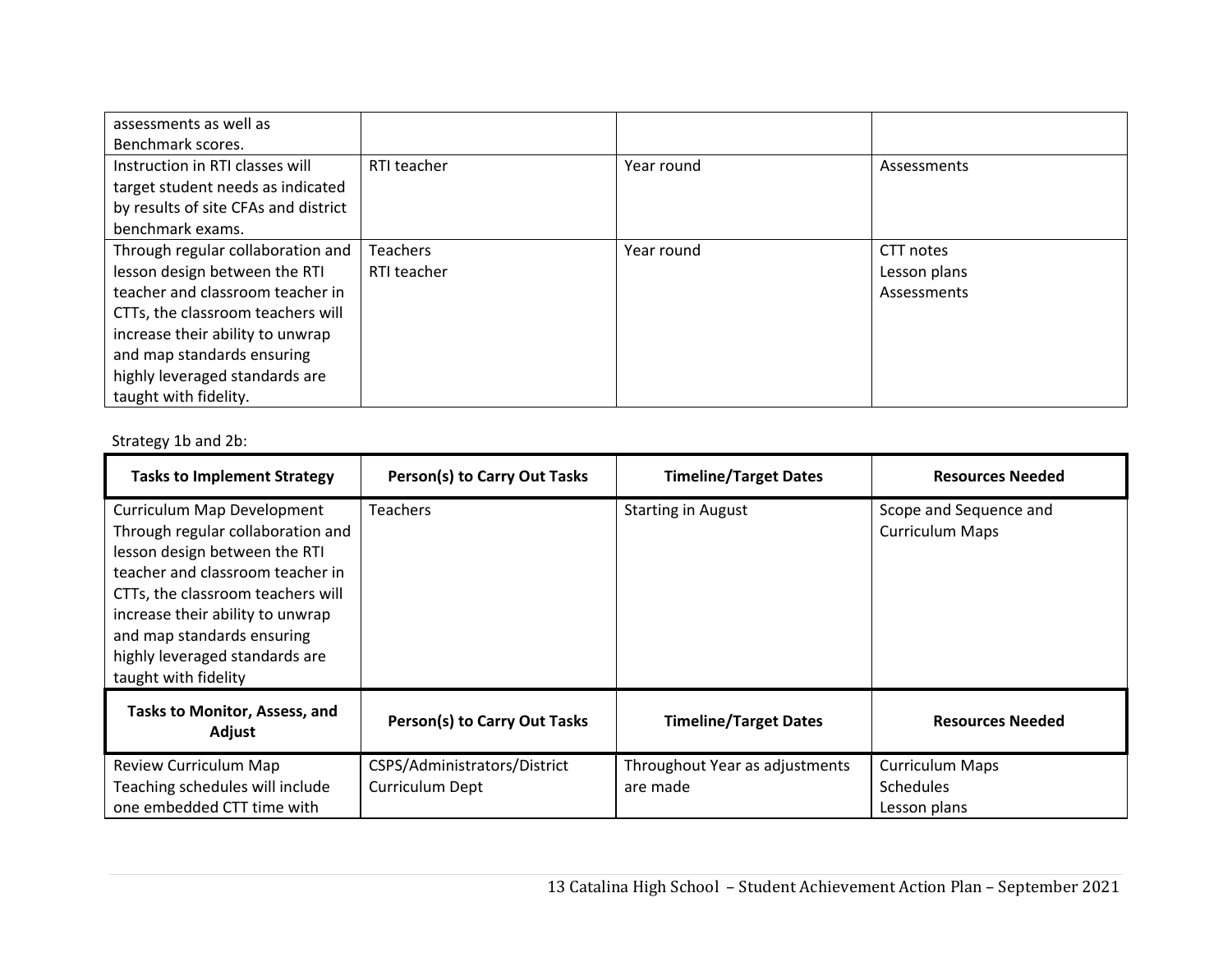| common content area teachers<br>and one personal planning                                                                                                                                                                                                 |                                                 |                                            |                             |
|-----------------------------------------------------------------------------------------------------------------------------------------------------------------------------------------------------------------------------------------------------------|-------------------------------------------------|--------------------------------------------|-----------------------------|
| - The structure of CTT time will<br>focus on the 4 Essential<br>Professional Learning Community<br>questions and CSPs will help co<br>facilitate and provide structure                                                                                    | CSPS/Administrators/District<br>Curriculum Dept | Throughout Year as adjustments<br>are made | CTT guides and expectations |
| - CSPs will meet with teachers on<br>a weekly basis during this<br>common CTT time to assist with<br>analyzing data and instructional<br>supports and more effectively<br>differentiate our pedagogy to<br>promote greater levels of<br>academic success. | CSPS/Administrators/District<br>Curriculum Dept | Throughout Year as adjustments<br>are made | CTT notes and plans         |
| - PD opportunities will also be<br>embedded in the CTT time as<br>needed to improve instruction. -<br>Data Talks will be conducted in<br>CTTs involving classroom data and<br>school wide data.                                                           | CSPS/Administrators/District<br>Curriculum Dept | Throughout Year as adjustments<br>are made | PD materials                |

# *2. Math Improvement Goal:*

# Strategy 2c:

| $-$                                                                                                                       |                                                                |                              |                         |  |  |
|---------------------------------------------------------------------------------------------------------------------------|----------------------------------------------------------------|------------------------------|-------------------------|--|--|
| <b>Tasks to Implement Strategy</b>                                                                                        | Person(s) to Carry Out Tasks                                   | <b>Timeline/Target Dates</b> | <b>Resources Needed</b> |  |  |
| AVID teachers train all teachers<br>on AVID strategies<br>Teachers will receive training in<br>AVID strategies, utilizing | <b>AVID Teachers</b><br><b>CSP</b><br><b>AVID Coordinators</b> | September                    | <b>AVID strategies</b>  |  |  |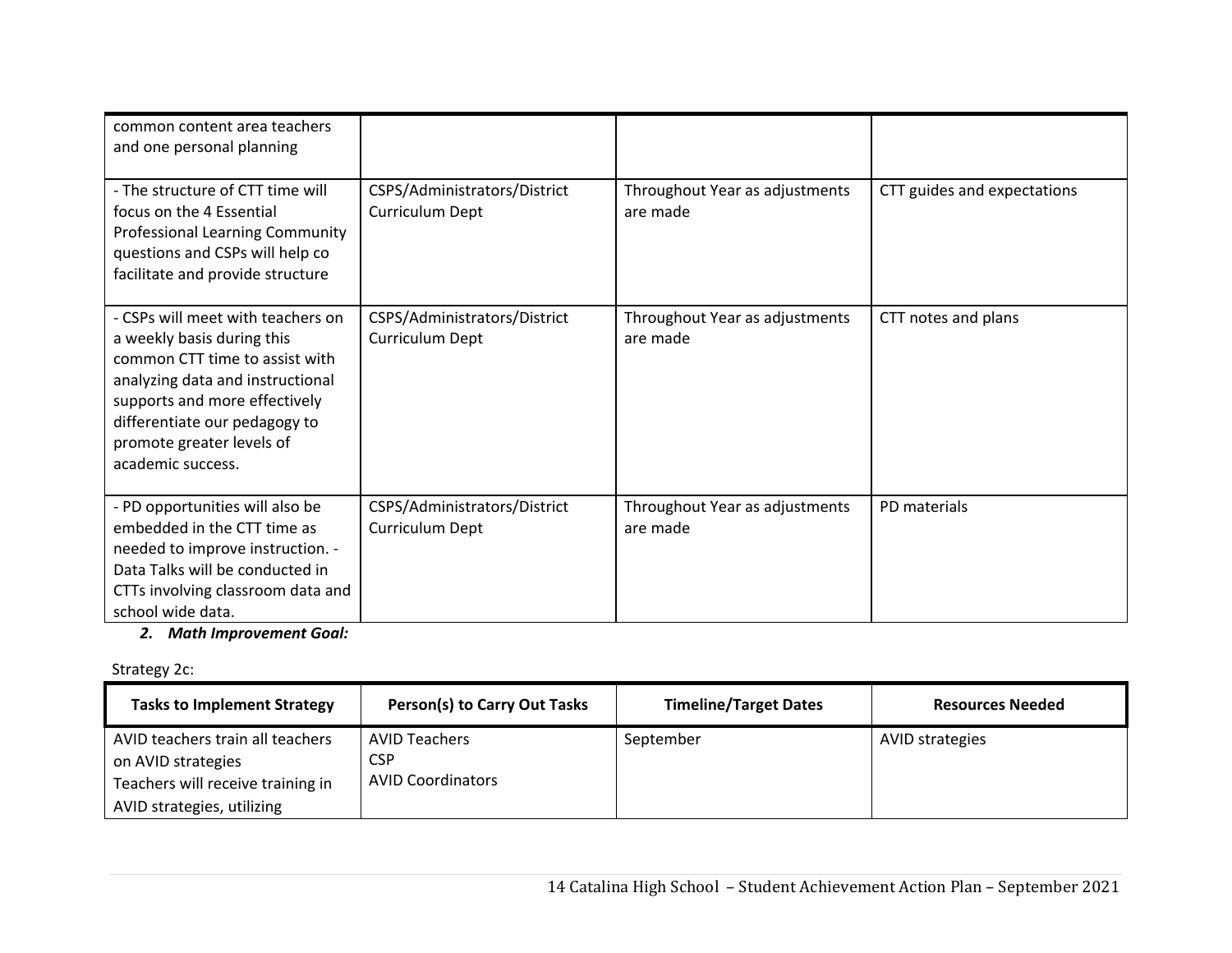| formative assessments to drive<br>instruction and learning, and<br>SPARKS that allow learners a<br>variety of ways to meet learner<br>needs. This training will then be<br>implemented in the classroom.                                                            |                                     |                              |                         |
|---------------------------------------------------------------------------------------------------------------------------------------------------------------------------------------------------------------------------------------------------------------------|-------------------------------------|------------------------------|-------------------------|
| Departments select AVID strategy<br>Daily Instruction to include<br>research-based practices,<br>including AVID strategies and use<br>of formative assessments, as<br>evidenced in Lesson plans and<br>observations through lesson plan<br>checks and walkthroughs. | <b>Department Heads</b>             | September                    | Lesson plans            |
| CTT utilized to share best<br>practices of strategy<br>- The data from the CFAs will be<br>analyzed during PLCs and used for<br>intervention during conference<br>time as well as reteach<br>opportunities during instructional<br>time.                            | <b>CSPS</b>                         | Throughout the Year          | Data from assessments   |
| Tasks to Monitor, Assess, and<br>Adjust                                                                                                                                                                                                                             | <b>Person(s) to Carry Out Tasks</b> | <b>Timeline/Target Dates</b> | <b>Resources Needed</b> |
| <b>Monitor Department AVID</b><br>strategy reflection and sharing of<br>best practices to improve<br>throughout year<br>Data on the use of the strategies<br>will be documented through                                                                             | CSPs/Administrators                 | Throughout the Year          | <b>AVID strategies</b>  |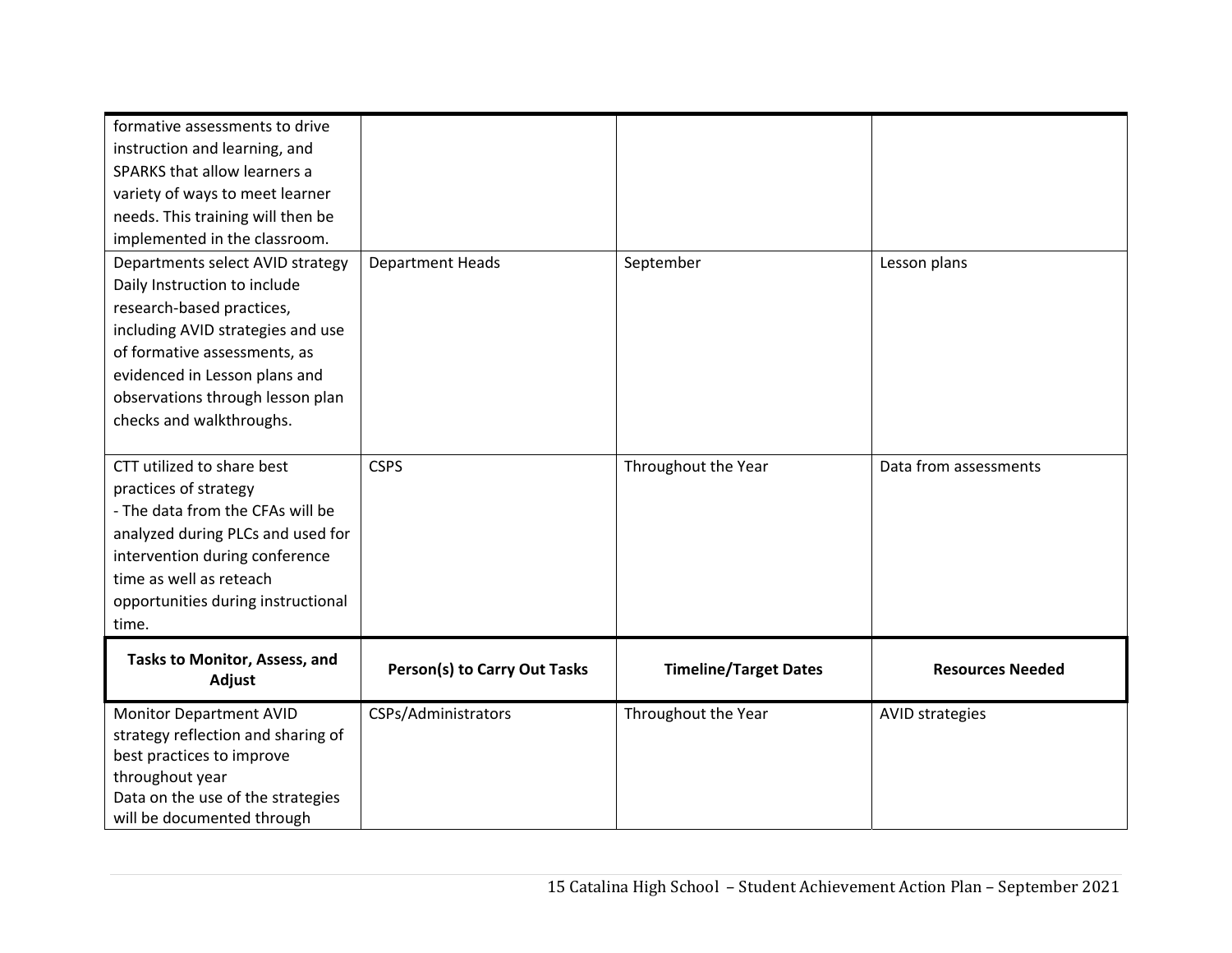| walkthroughs done by          |  |  |
|-------------------------------|--|--|
| administration, CSPs and AVID |  |  |
| Coordinators.                 |  |  |

Strategy 2d:

| <b>Tasks to Implement Strategy</b>   | <b>Person(s) to Carry Out Tasks</b> | <b>Timeline/Target Dates</b> | <b>Resources Needed</b>     |
|--------------------------------------|-------------------------------------|------------------------------|-----------------------------|
| Identify students at Risk            | <b>MTSS Team</b>                    | October                      | Benchmark 1 data & On Track |
| Students will be monitored and       |                                     |                              | Data                        |
| there will be fluidity of enrollment |                                     |                              |                             |
| based on student needs and           |                                     |                              |                             |
| results of common formative          |                                     |                              |                             |
| assessments as well as               |                                     |                              |                             |
| Benchmark scores.                    |                                     |                              |                             |
| Developing System for Students       | <b>Instructional Council</b>        | October                      | Data from assessments       |
| to be Assigned for Interventions     |                                     |                              |                             |
| (during conference or after          |                                     |                              |                             |
| school)                              |                                     |                              |                             |
| Instruction in RTI classes will      |                                     |                              |                             |
| target student needs as indicated    |                                     |                              |                             |
| by results of site CFAs and district |                                     |                              |                             |
| benchmark exams.                     |                                     |                              |                             |
| Identify tutors (conference          | Administrators                      | Throughout the Year          | Data from assessments       |
| period) and instructors (after       |                                     |                              | <b>MTSS notes</b>           |
| school)                              |                                     |                              | RTI lessons                 |
| Through regular collaboration and    |                                     |                              |                             |
| lesson design between the RTI        |                                     |                              |                             |
| teacher and classroom teacher in     |                                     |                              |                             |
| CTTs, the classroom teachers will    |                                     |                              |                             |
| increase their ability to unwrap     |                                     |                              |                             |
| and map standards ensuring           |                                     |                              |                             |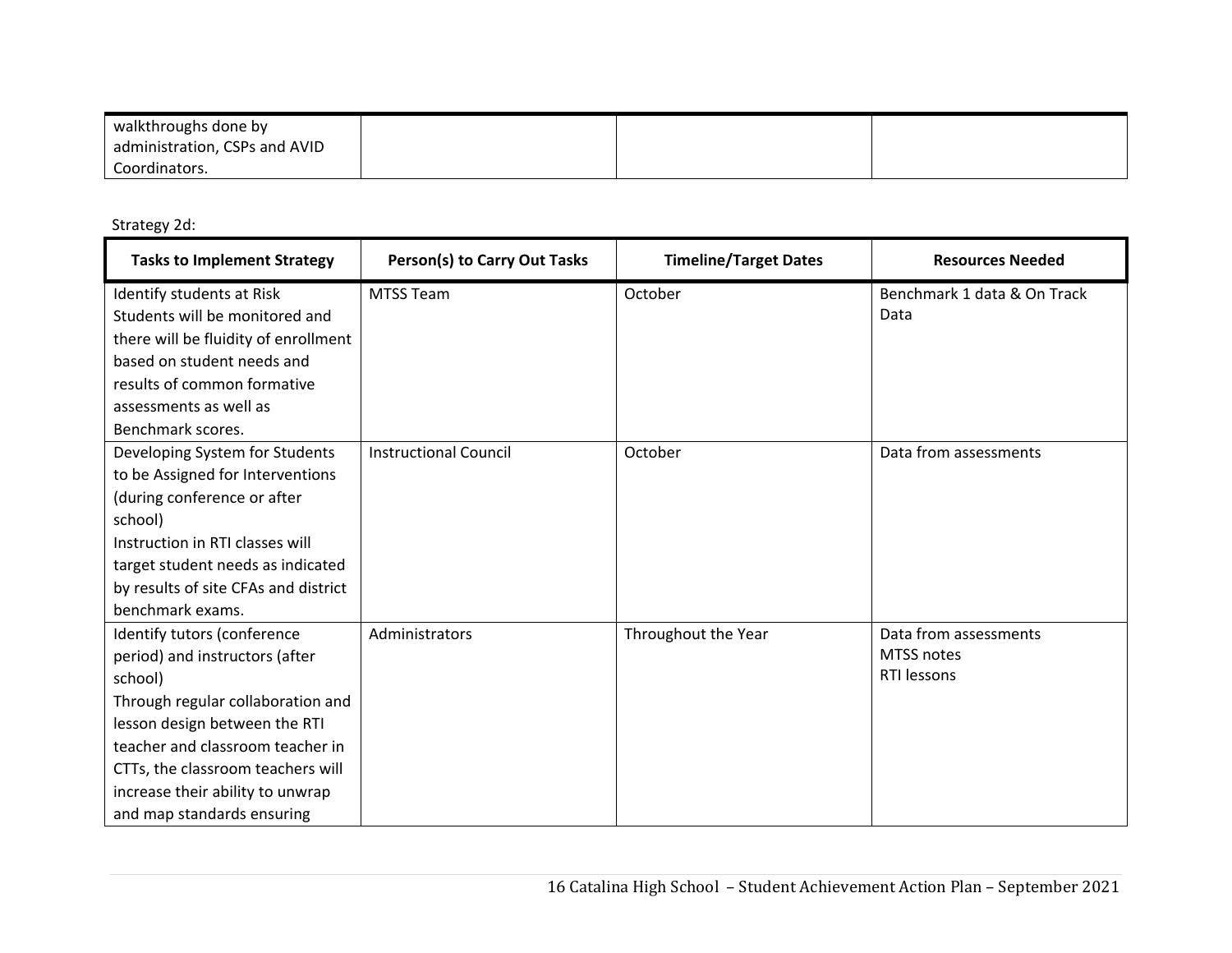| highly leveraged standards are<br>taught with fidelity.    |                              |                              |                         |
|------------------------------------------------------------|------------------------------|------------------------------|-------------------------|
| Tasks to Monitor, Assess, and<br>Adjust                    | Person(s) to Carry Out Tasks | <b>Timeline/Target Dates</b> | <b>Resources Needed</b> |
| Student attendance in<br>interventions and strategies used | CSPs/Administrators          | Throughout the Year          |                         |

# *3. Teacher Retention Goal:*

Strategy 3a:

| <b>Tasks to Implement Strategy</b>          | <b>Person(s) to Carry Out</b><br><b>Tasks</b> | <b>Timeline/Target</b><br><b>Dates</b> | <b>Resources Needed</b> |
|---------------------------------------------|-----------------------------------------------|----------------------------------------|-------------------------|
| Collect celebrations to<br>acknowledge      | Administrators/CSPs                           | Year round                             |                         |
| Include shout outs in weekly<br>bulletin    | Principal                                     | Year round                             |                         |
| Include celebrations during<br>Wednesday PD | Administrators                                | Year round                             |                         |

Strategy 3b:

| <b>Tasks to Implement Strategy</b>              | <b>Person(s) to Carry Out Tasks</b> | <b>Timeline/Target Dates</b> | <b>Resources Needed</b> |
|-------------------------------------------------|-------------------------------------|------------------------------|-------------------------|
| Develop a Discipline Committee                  | Administrators                      | September/October            |                         |
| Develop a clear and concise<br>referral process | Administrators                      | September/October            |                         |
| <b>Administration Visibility</b>                | Administrators                      | Throughout the Year          |                         |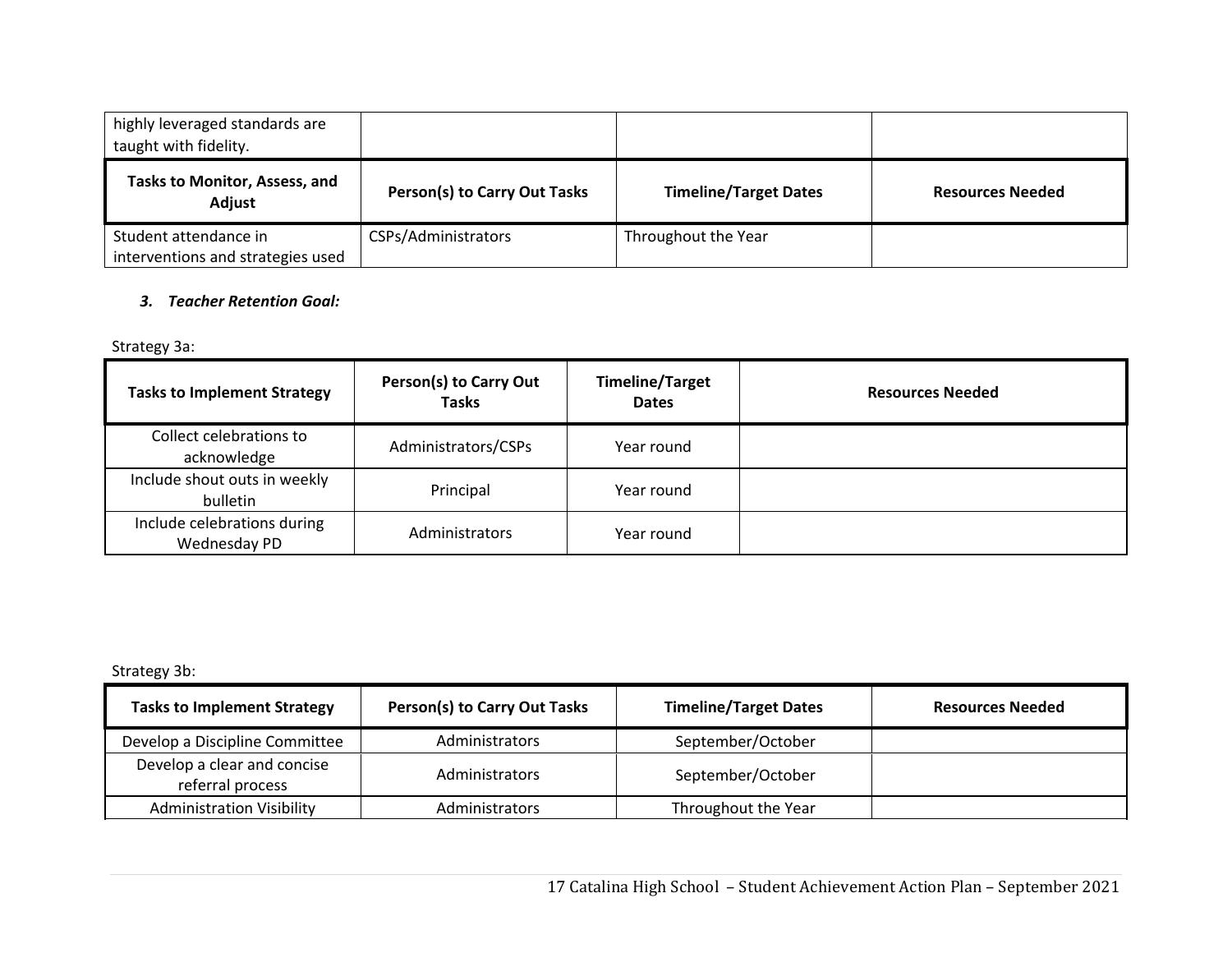# **Improvement Goal for Subgroup Achievement 3c:**

Strategy 3c:

| <b>Tasks to Implement Strategy</b>                                                                                                                                                                                                                                                                                                                      | <b>Person(s) to Carry Out Tasks</b>                                    | <b>Timeline/Target Dates</b>                                   | <b>Resources Needed</b>                                                 |
|---------------------------------------------------------------------------------------------------------------------------------------------------------------------------------------------------------------------------------------------------------------------------------------------------------------------------------------------------------|------------------------------------------------------------------------|----------------------------------------------------------------|-------------------------------------------------------------------------|
| Interventions will be planned<br>during the conference period for<br>specific students in the subgroups<br>to get additional academic<br>support. Tracking and monitoring<br>of these students will occur                                                                                                                                               | Teachers<br><b>CSP</b><br><b>MTSS</b>                                  | Ongoing and changing as progress<br>or interventions fluctuate | Lesson plans/intervention plans<br>Monitoring data                      |
| Teachers will include students<br>from the subgroups on their<br>conference list during conference<br>period and parent-teacher<br>conferences                                                                                                                                                                                                          | Teachers<br><b>Community Liaison</b>                                   | Conference periods<br>X2 parent teacher conferences            | Parent communication<br>Student schedules<br>Intervention plans/lessons |
| Students from the subgroups will<br>be given opportunities to attend<br>tutoring after school                                                                                                                                                                                                                                                           | <b>Teachers CSP</b><br><b>MTSS</b>                                     | Ongoing and changing as progress<br>or interventions fluctuate | Lesson plans/intervention plans<br>Monitoring data                      |
| IXL for additional intervention<br>times                                                                                                                                                                                                                                                                                                                | <b>Teachers</b><br>Students needing additional<br>intervention/support |                                                                | <b>IXL</b><br>computer                                                  |
| West Ed's Discussion Builder<br>posters, Math Pathways, and<br>Pitfalls books, NCTM professional<br>development books and guides,<br>and math manipulative kits will be<br>provided so that teachers can<br>plan for differentiated instruction,<br>and targeted math interventions<br>to support struggling students,<br>including those in subgroups. | West Ed<br>Teachers<br><b>CSPs</b>                                     | Ongoing after PD sessions                                      | <b>MPP</b> materials<br>Manipulatives<br>Algebra tiles                  |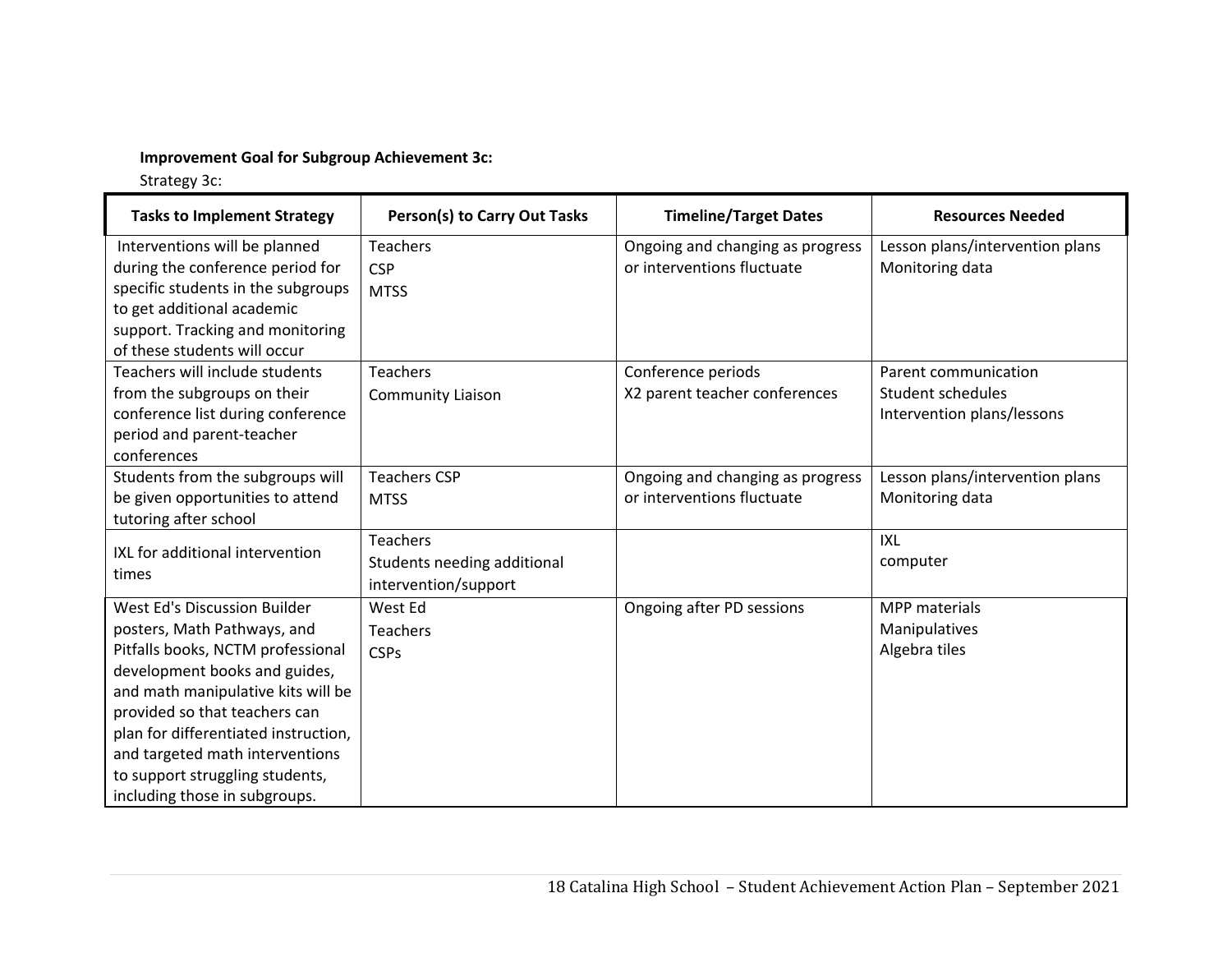| Tasks to Monitor, Assess, and<br>Adjust | <b>Person(s) to Carry Out Tasks</b> | <b>Timeline/Target Dates</b> | <b>Resources Needed</b>    |
|-----------------------------------------|-------------------------------------|------------------------------|----------------------------|
| Monthly walkthrough                     | MPP teacher                         | Ongoing after PD sessions    | <b>Observation notes</b>   |
| observations of MPP lessons and         | Leadership team                     |                              | Coaching feedback          |
| ongoing coaching and feedback           | <b>Math Teachers</b>                |                              |                            |
| from leadership teams, as well as       |                                     |                              |                            |
| semiannual data reflections on          |                                     |                              |                            |
| subgroup achievement.                   |                                     |                              |                            |
| One teacher participates in the         | MPP teacher                         | Ongoing after PD sessions    |                            |
| MPP Teacher Leadership Cohort.          | Leadership team                     |                              |                            |
| Math and Ex Ed teachers all             |                                     |                              |                            |
| attend professional development         |                                     |                              |                            |
| on Math Pathways and Pitfalls,          |                                     |                              |                            |
| Algebra Tiles, Math Discussion          |                                     |                              |                            |
| Strategies, and other math              |                                     |                              |                            |
| focused workshops facilitated by        |                                     |                              |                            |
| WestEd, district personnel, and         |                                     |                              |                            |
| school site facilitators.               |                                     |                              |                            |
| Teachers are provided math              | <b>Teachers</b>                     | Ongoing after PD sessions    | Manipulatives              |
| manipulatives and training on           |                                     |                              | MPP materials              |
| how to use the manipulatives to         |                                     |                              |                            |
| support students in building            |                                     |                              |                            |
| increased mathematical concepts,        |                                     |                              |                            |
| skills, and awareness, and to           |                                     |                              |                            |
| support differentiation and             |                                     |                              |                            |
| students in subgroups.                  |                                     |                              |                            |
| Math and exceptional education          | <b>ExEd Teachers</b>                | Ongoing after PD sessions    | <b>Algebra Tiles</b>       |
| teachers are provided algebra           |                                     |                              |                            |
| tiles and professional                  |                                     |                              |                            |
| development on the use of               |                                     |                              |                            |
| algebra tiles.                          |                                     |                              |                            |
| <b>WestEd's Discussion Builder</b>      | <b>Teachers</b>                     | Ongoing after PD sessions    | <b>Discussion Builders</b> |
| Posters are provided to all             |                                     |                              |                            |
| classrooms along with PD on the         |                                     |                              |                            |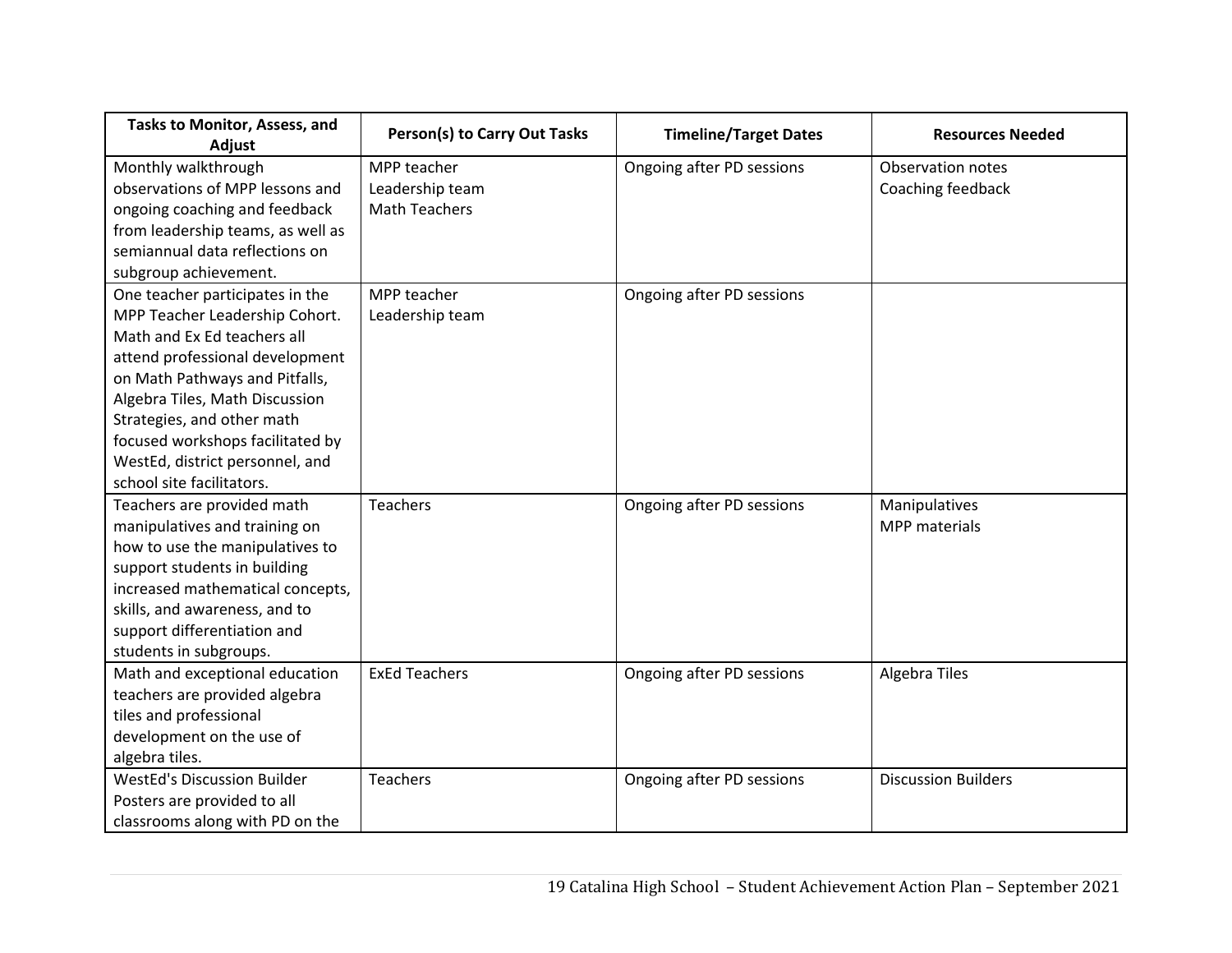| use of discussion strategies to<br>support all students in higher<br>order thinking, problem solving,<br>language skills, meta-cognition,<br>questioning, and to increase<br>student engagement.        |          |                           |                                    |
|---------------------------------------------------------------------------------------------------------------------------------------------------------------------------------------------------------|----------|---------------------------|------------------------------------|
| Teachers are given opportunities<br>to do peer observations in order<br>to improve instruction and learn<br>additional strategies to engage<br>students and differentiate<br>instruction for subgroups. | Teachers | Ongoing after PD sessions | Peer observation notes<br>Feedback |

# **5. Progress Monitoring**

During the 2021‐2022 School Year, TUSD is strategically utilizing short cycle assessments from the following curricular adoptions: *Benchmark Advance, Eureka,* and *IXL*. These assessments are expected to be implemented at designated sites.

Short cycle assessments are designed to provide teachers with immediate feedback on students' performance towards standards mastery during the instructional cycle. By having set timeframes for providing short cycle assessments, teachers can engage in meaningful dialogue using actionable data during PLC/CTTs regarding students' growth and performance over time, and plan instruction to ensure students are on target to meet grade level standards. The schedule below shows the points at which the short cycle assessments take place.

| 2nd Grade              | 3rd Grade              | 4 <sup>th</sup> Grade  | 5 <sup>th</sup> Grade  |
|------------------------|------------------------|------------------------|------------------------|
| <b>Benchmark</b>       | <b>Benchmark</b>       | <b>Benchmark</b>       | <b>Benchmark</b>       |
| <b>Advanced:</b>       | <b>Advanced:</b>       | <b>Advanced:</b>       | <b>Advanced:</b>       |
| Unit 1 : by Sept. 24th | Unit 1 : by Sept. 10th | Unit 1 : by Sept. 10th | Unit 1 : by Sept. 10th |
| Unit 2: by Oct. 7th    | Unit 2: by Oct. 1st    | Unit 2: by Oct. 1st    | Unit 2: by Oct. 1st    |
| Unit 3: by Oct. 29th   | Unit 3: by Oct. 29th   | Unit 3: by Oct. 29th   | Unit 3: by Oct. 29th   |
| Unit 4: by Nov. 19th   | Unit 4: by Nov. 19th   | Unit 4: by Nov. 19th   | Unit 4: by Nov. 19th   |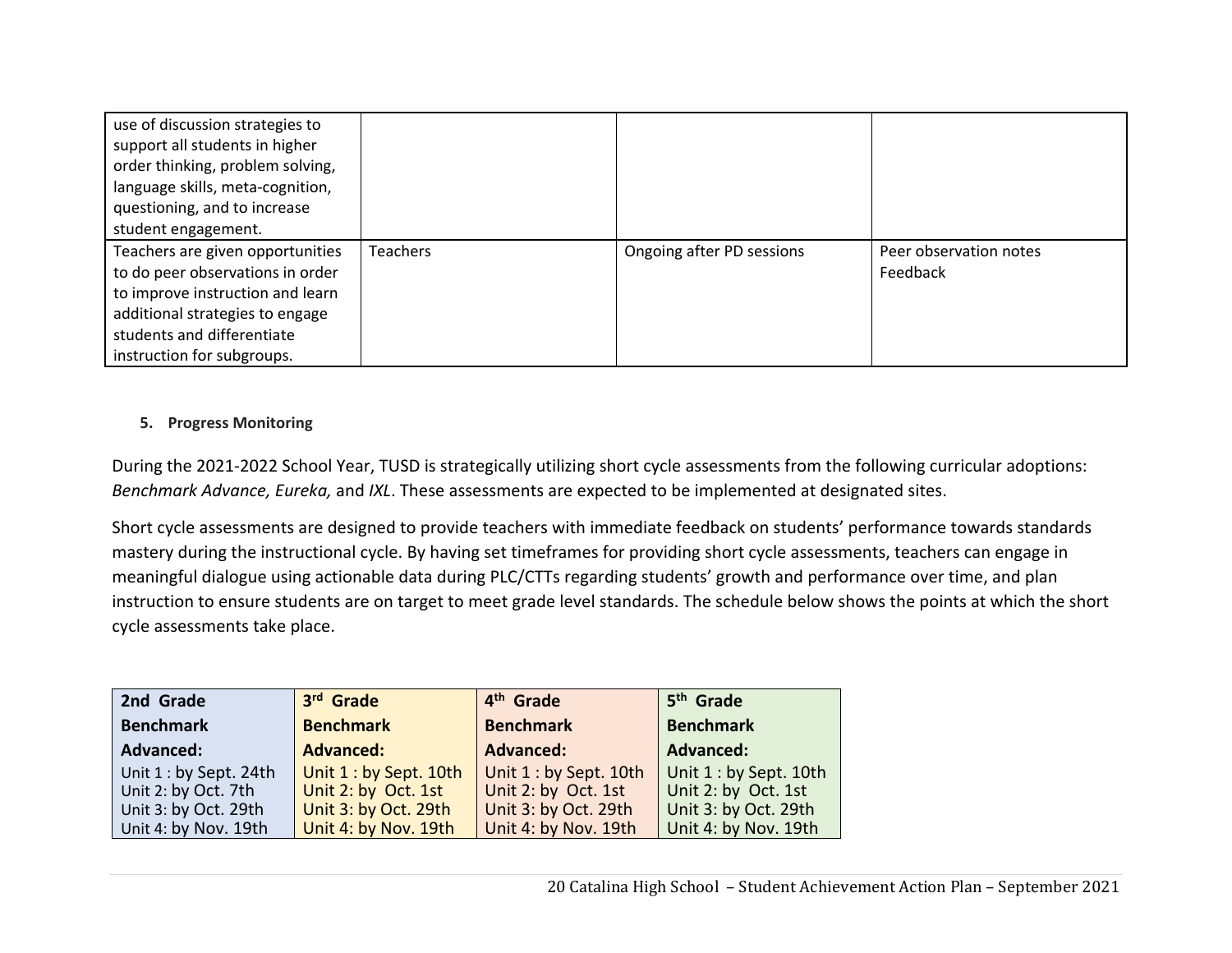| Unit 5: by Dec. 10th<br>Unit 6: by Jan. 14th<br>Unit 7: by Feb. 4th<br>Unit 8: by March 4th<br>Unit 9: by April 1st<br>(optional)<br>Unit 10: by May 13th                                                                                                                     | Unit 5: by Dec. 10th<br>Unit 6: by Jan. 14th<br>Unit 7: by Feb. 4th<br>Unit 8: by March 4th<br>Unit 9: by April 1st<br>(optional)<br>Unit 10: by May 13th                                                                                                    | Unit 5: by Dec. 10th<br>Unit 6: by Jan. 14th<br>Unit 7: by Feb. 4th<br>Unit 8: by March 4th<br>Unit 9: by April 1st<br>(optional)<br>Unit 10: by May 13th                                                                                                                       | Unit 5: by Dec. 10th<br>Unit 6: by Jan. 14th<br>Unit 7: by Feb. 4th<br>Unit 8: by March 4th<br>Unit 9: by April 1st<br>(optional)<br>Unit 10: by May 13th                                                                                        |  |  |
|-------------------------------------------------------------------------------------------------------------------------------------------------------------------------------------------------------------------------------------------------------------------------------|--------------------------------------------------------------------------------------------------------------------------------------------------------------------------------------------------------------------------------------------------------------|---------------------------------------------------------------------------------------------------------------------------------------------------------------------------------------------------------------------------------------------------------------------------------|--------------------------------------------------------------------------------------------------------------------------------------------------------------------------------------------------------------------------------------------------|--|--|
| 2nd Grade Eureka<br>Math:<br>Module 1: by Aug.<br>18th<br>Module 2: by Aug.<br>27th<br>Module 3: by Sept.<br>24th<br>Module 4: by Nov.<br>19th<br>Module 5: by Jan.<br>21st<br>Module 6: by Feb.<br>18th<br>Module 7: by April<br>14th (optional)<br>Module 8: by May<br>13th | <b>3rd Grade Eureka</b><br>Math:<br>Module 1: by Aug.<br>27 <sub>th</sub><br>Module 2: by Sept.<br>21st<br>Module 3: by<br>Nov.12th<br>Module 4: by Jan. 7th<br>Module 5: by Feb.<br>11th<br>Module 6: by April 1st<br>(optional)<br>Module 7: by May<br>7th | <b>4th Grade Eureka</b><br>Math:<br>Module 1: by Aug.<br>27th<br>Module 2: by Sept.<br>17 <sub>th</sub><br>Module 3: by Oct.<br>22 <sub>nd</sub><br>Module 5: by Jan<br>21st<br>Module 6: by March<br>10th<br>Module 4: by April<br>22nd (optional)<br>Module 7: by May<br>20th | <b>5th Grade Eureka</b><br>Math:<br>Module 1 : by Aug.<br>20 <sub>th</sub><br>Module 2: by Oct. 1st<br>Module 3: by Nov.<br>19th<br>Module 4: by Jan.<br>14 <sub>th</sub><br>Module 5: by March<br>10th<br>Module 6: by April<br>22nd (optional) |  |  |
| 6-11 IXL Continuous Diagnostic Assessments:<br>Window #1: Aug. $16 - 27$<br>Window #2: Sept. $13 - 24$<br>Window #3: Oct. 25 - Nov. 5<br>Window #4: Dec. $1 - 14$<br>Window #5: Jan. $18 - 28$<br>Window #6: Feb. 28 - Mar. 10<br>Window #7: May $2 - 13$                     |                                                                                                                                                                                                                                                              |                                                                                                                                                                                                                                                                                 |                                                                                                                                                                                                                                                  |  |  |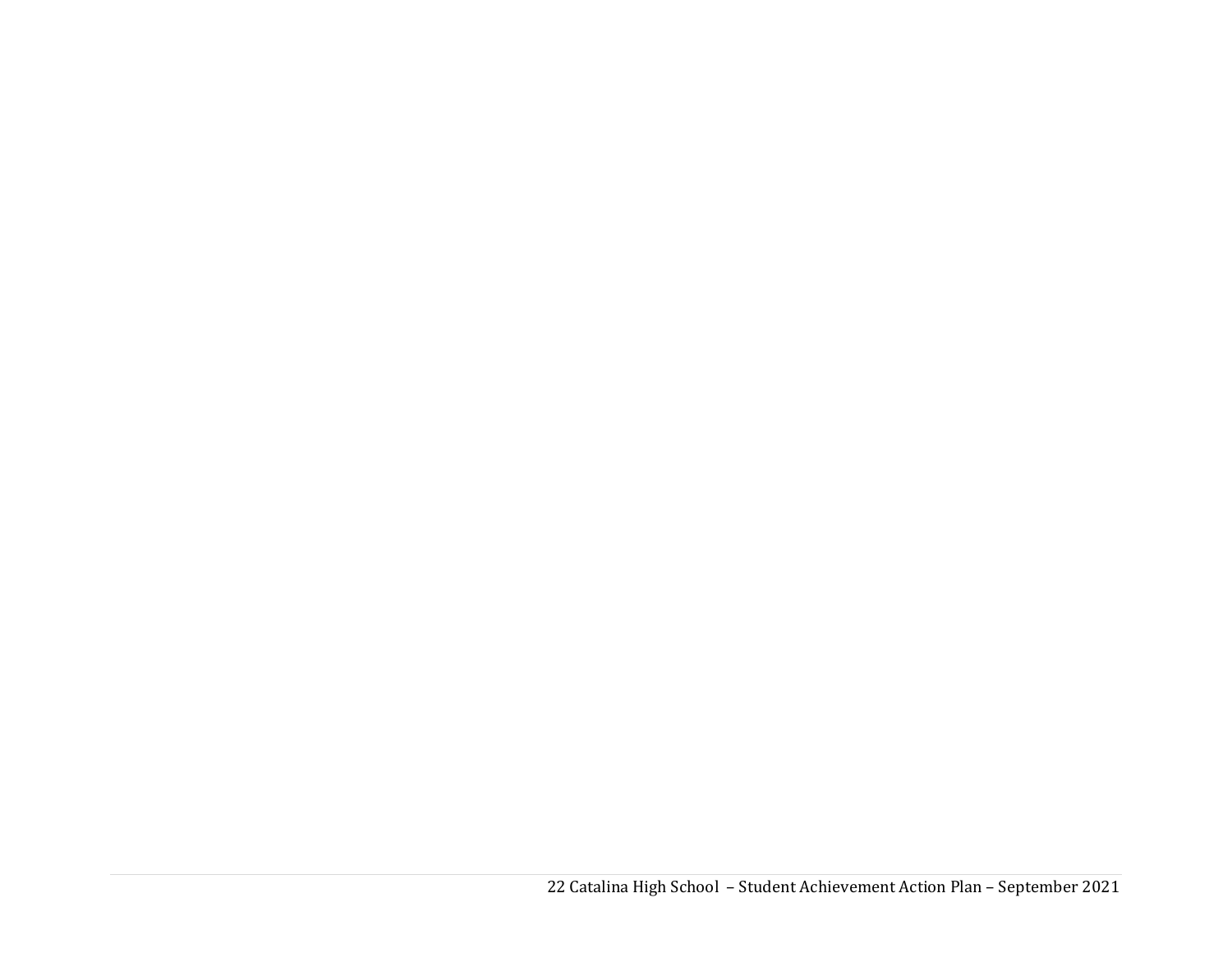#### **Next Steps**

### **Project Elevate and TUSD Goals for Short Cycle Assessment**

Project Elevate is a two-year program of structured support to improve teaching and learning which results in significant student academic gains. The support is focused in three areas: (1) Talent Management: to develop a comprehensive system to support an environment or effective recruitment, on‐going support, and retention; (2) Culture: to cultivate a strong culture where high expectations for all learners are evident and embraced by school; and (3) Instructional Infrastructure: to implement high quality curriculum and instruction, including an observation and feedback system and a cohesive assessment system focused on data driven decision making and data driven instruction.

This program is sponsored by the Arizona Department of Education and will provide ongoing mentoring for the principal, professional learning for the site's leadership team, and collaboration with district leadership. The Short-term goals are:

- Develop equitable instructional infrastructure that includes high‐quality curriculum and instruction, observation and feedback, and a cohesive assessment system focused on data driven instruction
- Improve culture of equity, learning and high expectations for all
- Establish effective talent management systems

The long‐term goals are:

- Improve equity‐focused leadership competencies
- Improve teacher practices
- Achieve significant gains in student achievement
- Reduce achievement gaps between student subgroups
- Sustain highly effective equitable LEA and school systems

TUSD's D and F rated schools will participate in Project Elevate, beginning in SY 2021‐22. Concurrently, these 18 schools have shifted their assessment protocol to administer short cycle assessments to be more responsive to 'in the moment' instructional practices. This shift away from deficit-oriented strategies such as benchmark testing toward authentic, formative assessments will improve student learning. TUSD's goals in collaboration with Project Elevate are: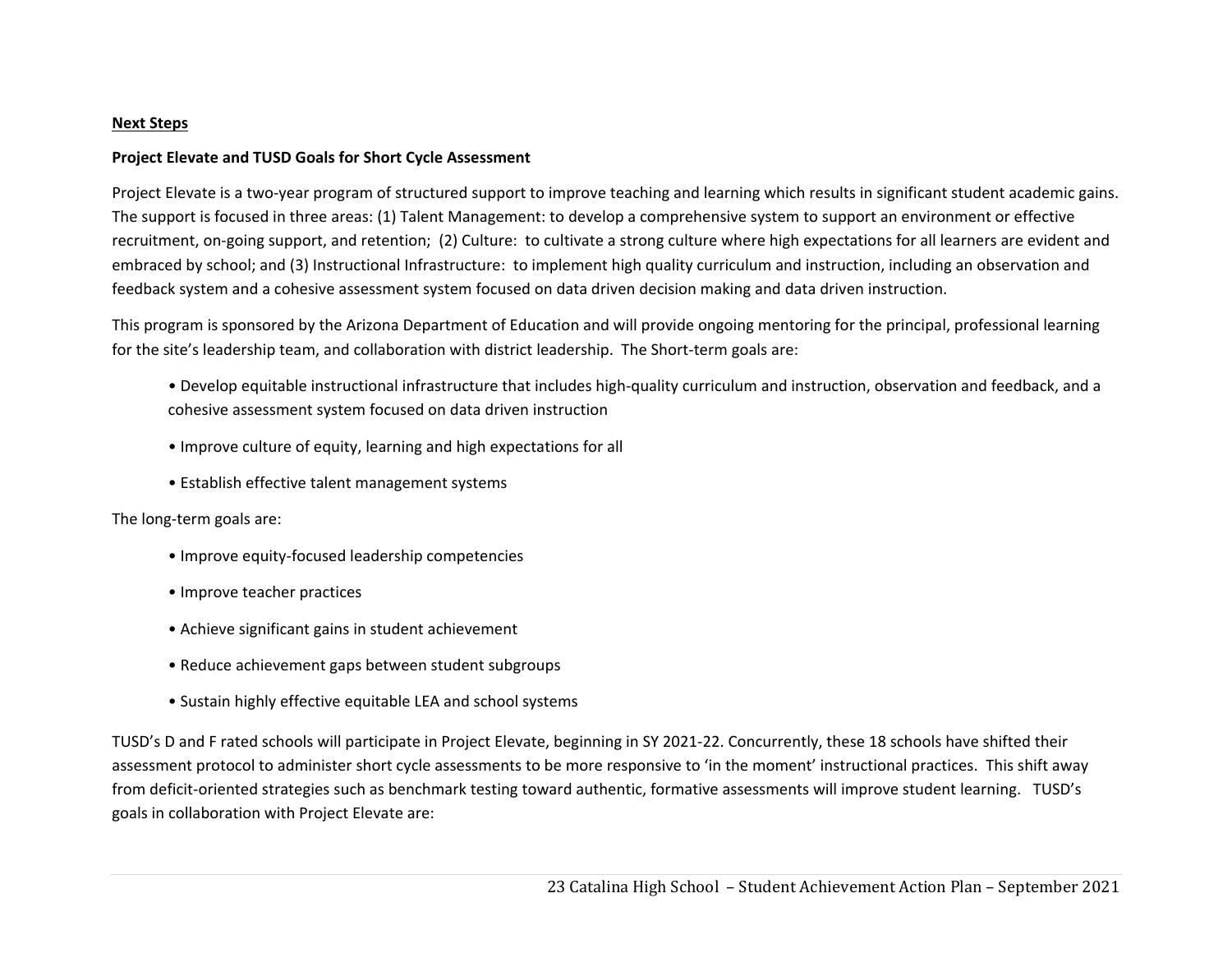- To transform assessments districtwide to an ongoing formative cycle that teachers are in control of
- To utilize assessments as a strategy for learning rather than of learning.
- To shift current assessment and instructional practices for Project Elevate schools to a formative assessment model.
- To utilize short‐cycle assessments with Project Elevate